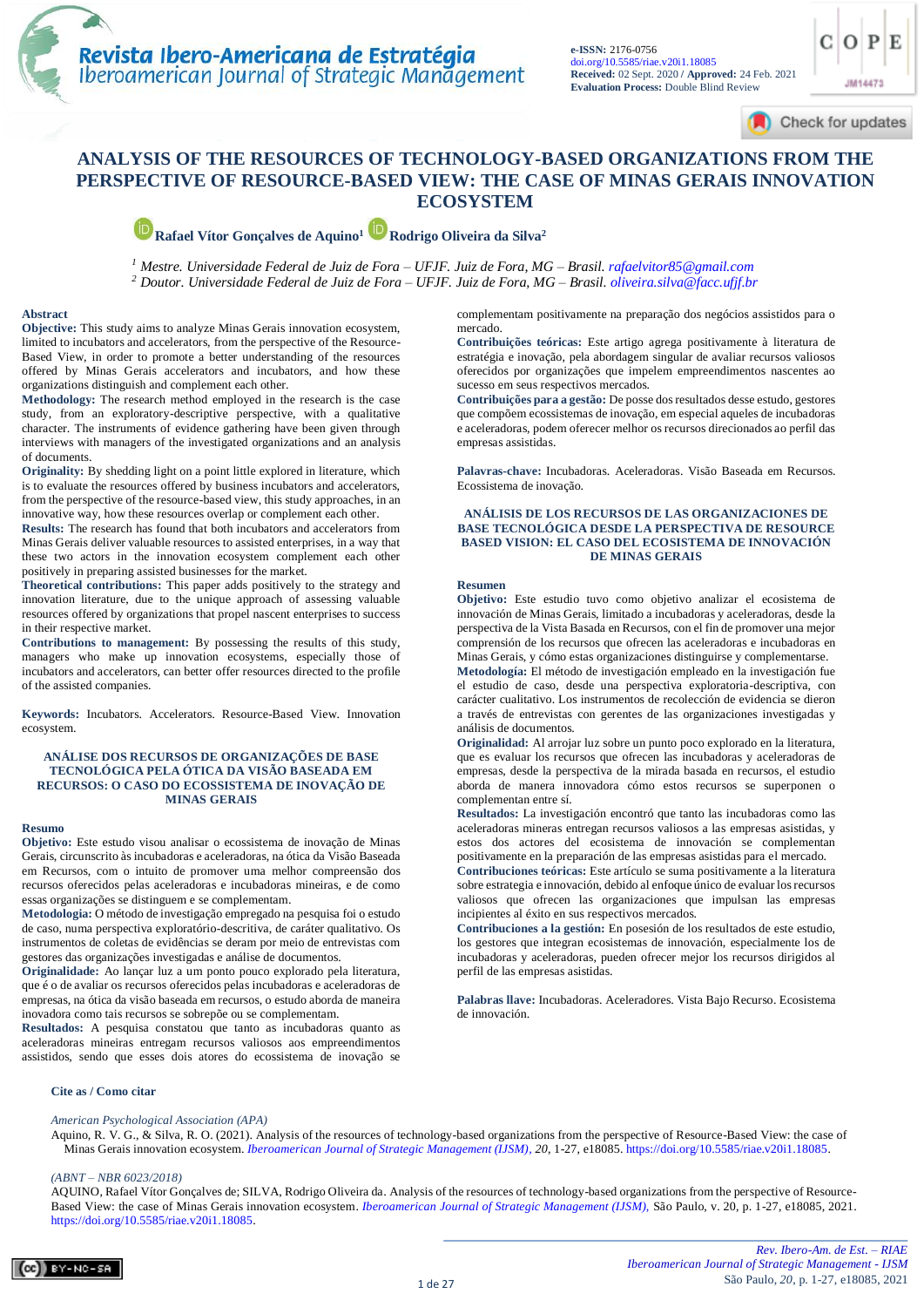## **1 Introduction**

In the competitive environment in which companies are immersed, innovation has become a central theme for most of them. Criteria such as cost, quality, flexibility and agility themselves no longer guarantee business success, and innovation must be at the core of business strategies and the development of new solutions for society's demands (SEBRAE, 2018; Schot, & Steinmueller, 2018).

The dynamics of innovation production has undergone significant changes since the end of the 20th century, and is now regarded a "product" that should be considered throughout the entire value chain into which a company is inserted, involving less evident actors, such as governments and research centers, with emphasis on the latter, i.e. universities (Etzkowitz & Leydesdorff, 2000; Maruyama, 2017).

The environment that shares actors and institutions aimed at generating innovative solutions for society is commonly treated as an innovation ecosystem (Aranha, 2016). The innovation ecosystem includes institutions and people linked to academia, government, companies of all kinds and the community in general, which, through collaboration and integration, seek the development of new products, knowledge and technologies (Munroe & Westwind, 2008; Jackson, 2011; Arantes, 2014; Koslosky, de Moura Speroni, & Gauthier, 2015; Audy & Piqué, 2016; Gomes & Teixeira, 2018; Dedehayir, Mäkinen, & Ortt, 2018; Cohen, Fehder, Hochberg, & Murray, 2019).

Within innovation ecosystems, there are the so-called innovation habitats. According to Aranha (2016), habitats are made of institutions that aim to support innovative companies in their initial stages, offering conditions to transform creative ideas into practical applications and bring their solutions to end users, so that they can achieve some sustainable growth. Within the context of innovation habitats, business incubators and accelerators are relevant actors (Arantes, 2014; Gomes & Teixeira, 2018).

Despite the relevant role that incubators and accelerators have been playing in the Brazilian innovation ecosystem (ICE, 2017), the difference or complementarity between these two actors is not very clear, and there may even be overlaps between them (Cohen & Hochberg, 2014; Ribeiro, Plonski, & Ortega, 2015; Maruyama, 2017; Dedehayi *et al*., 2018; Cohen *et al*., 2019). Furthermore, as stated by Lange and Johnston (2020), how these two actors complement each other and what valuable resources distinguish them are little explored in literature, before the businesses served, since there is still some debate on how incubators and accelerators add value.

It can be seen, therefore, that the relationship between business incubators and accelerators lacks greater clarity with regard to the resources that each of these actors offer to assisted innovative enterprises. Because of this, it is believed that the Resource-Based View (RBV) approach, or Resource Theory, is a useful tool to evaluate the resources offered by accelerators and incubators, as suggested by Huang, Chen, Yu e Zhu (2019).

This way, this research has deepened in the following aspects: (a) what resources incubators and accelerators offer to the supported enterprises; (b) how these resources, in RBV's view, can generate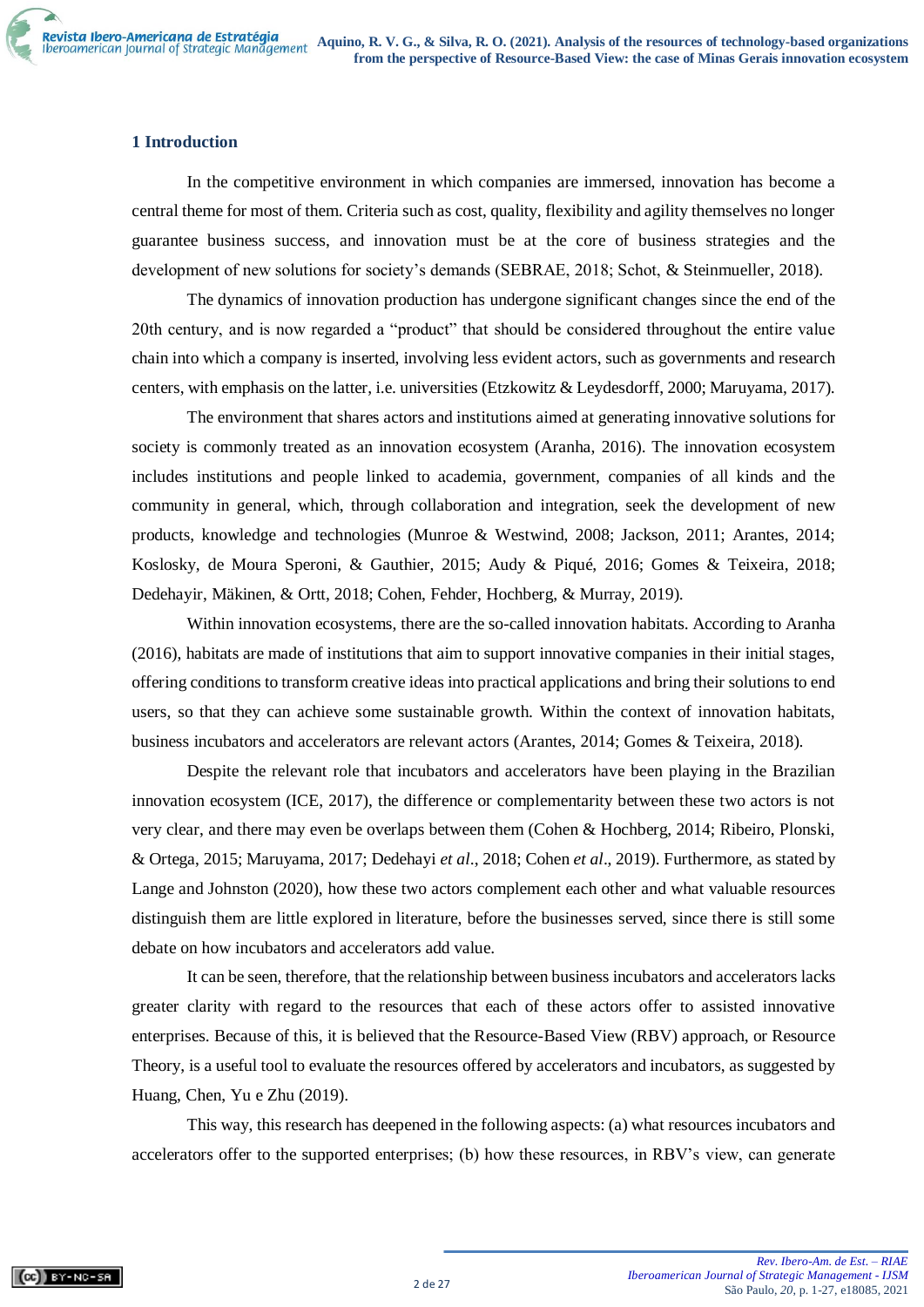sustainable competitive advantage for assisted businesses and (c) what the possible overlaps and complementarities between incubators and accelerators in supporting technology-based enterprises are.

To this end, this research has verified the context of Minas Gerais innovation ecosystem, using the case study method, supported by the gathering of evidence through interviews and documents, which has investigated incubators and accelerators in this state of Minas Gerais.

The focus on the Minas Gerais ecosystem rests on two aspects. The first, as stated by Faria, Sediyama, Almeida, Serpa and Lage (2017), is the performance of the so-called innovative entrepreneurship movement in Minas Gerais, which has consistently surpassed the national average, especially with regard to the mortality rate, revenue, job creation and tax collection of companies linked to some type of innovation environment, such as incubators and accelerators. The second aspect, on the other hand, is due to the fact that one of the researchers in the study is a member of an incubator in Minas Gerais, facilitating its access to the other incubators and accelerators in the state.

In this context, the aim of this research is to analyze Minas Gerais innovation ecosystem, limited to incubators and accelerators, from the perspective of the resource-based view, in order to promote a better understanding of the resources offered by accelerators and incubators from Minas Gerais, and how these organizations distinguish and complement each other. Besides helping to fill the theoretical gap highlighted by Lange and Johnston (2020), this research contributes to incubator and accelerator managers to better understand the roles played by such organizations, offering more effective resources to technology-based innovative companies in the context of the innovation ecosystem in Minas Gerais. This paper is divided into five sections: introduction; theoretical framework; methodology; data analysis and discussion; and, finally, concluding remarks.

## **2 Theoretical framework**

#### *2.1 The innovation ecosystem: context where incubators and accelerators are inserted*

Etzkowitz and Leydesdorff (2000) have proposed an approach to describe the process of generating innovation, known as Triple Helix. Triple Helix can be understood in a perspective in which the university (academy), the government and some companies interact with each other in order to generate innovation, as well as entrepreneurship (Etzkowitz & Zhou, 2017; Un & Rodríguez, 2018). However, the roles established in the Triple Helix approach may overlap or suffer more significant influences from a certain actor, as, above all, in the Brazilian context, in which many universities are public, therefore, subordinated to government investments and decisions (Etzkowitz & Leydesdorff, 2000; Etzkowitz & Zhou, 2017). Figure 1 represents the view of the Triple Helix approach.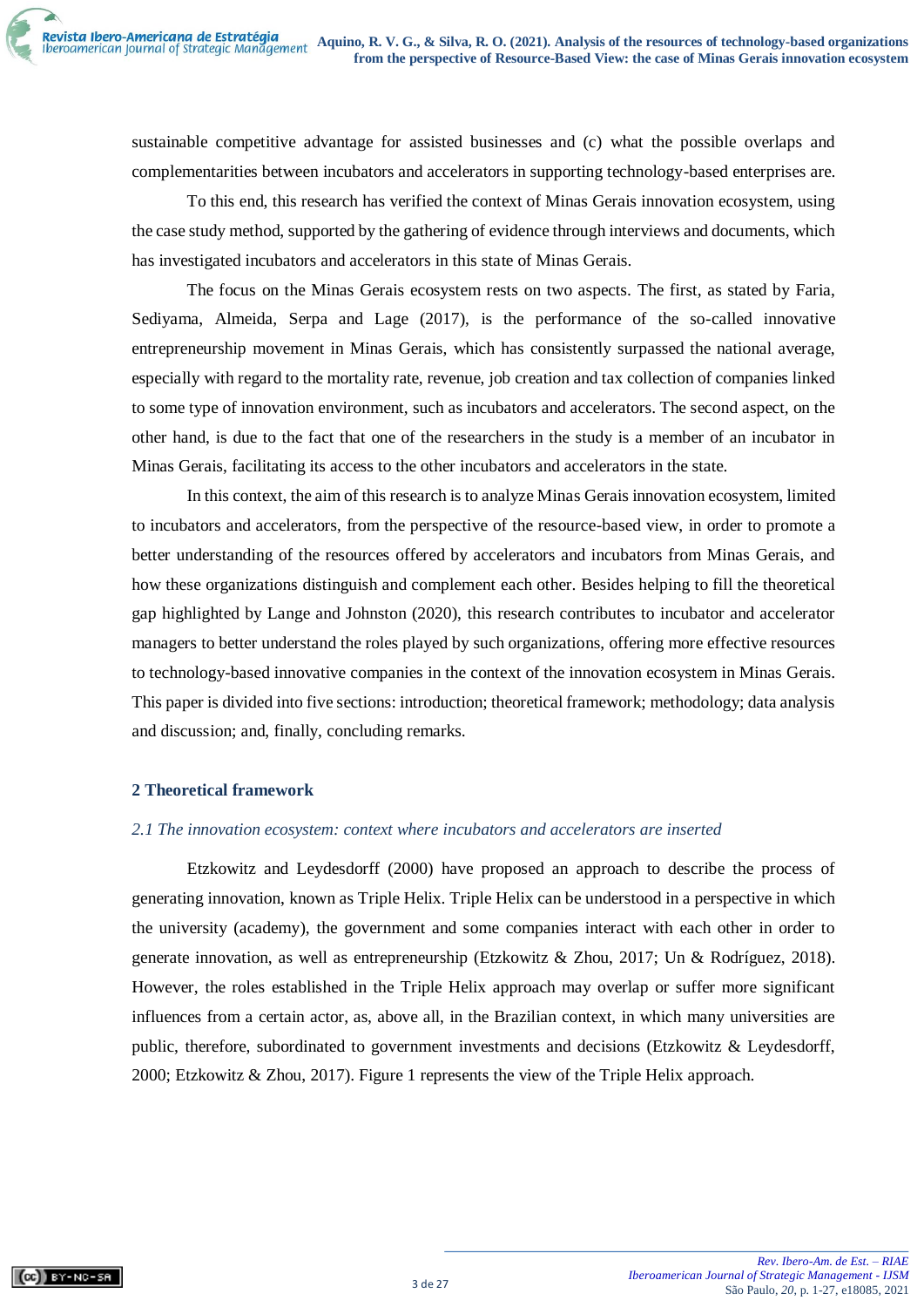

**Figure 1 -** Representation of the Triple Helix approach



It is inferred that the Triple Helix approach brings together what is understood as an innovation ecosystem for the scope of this study, which presents a wide range of definitions, as it is a heterogeneous and dynamic phenomenon.

An innovation ecosystem can be understood as a network of organizations with complex interactions, in order to provide the generation of some innovation and entrepreneurial activity of a given region, in which, in general, a technological-based integrating unit tries to converge the efforts of the network for the intended purpose (Munroe & Westwind, 2008; Jackson, 2011; Koslosky *et al*., 2015; Audy & Piqué, 2016; Gomes & Teixeira, 2018; Dedehayi *et al*., 2018).

Within the context of innovation ecosystems, there is the concept of innovation habitats, which are places aimed at the generation and promotion of innovative enterprises, reducing risks for incipient businesses and promoting the sharing of knowledge and experiences. Examples of habitats are business incubators and accelerators, *coworkings*, living labs, among others (Teixeira, Almeida, & Ferreira, 2016; Aranha; 2016; Audy & Piqué, 2016).

## *2.2 Business incubators and accelerators*

A business incubator is understood as an organization that provides support to entrepreneurs and nascent businesses, whose character is innovative. Such support takes the form of managerial support, qualifications, training and consultancy in the legal, financial, commercial and administrative aspects, as well as the provision of low-cost physical structure (Lalkaka & Abetti, 1999; ANPROTEC, 2016; Theodoraki, Messeghem, & Rice, 2018). Incubators can be considered as one of the ways that make it possible to strengthen ties, both between Triple Helix members (Etzkowitz & Leydersdorff,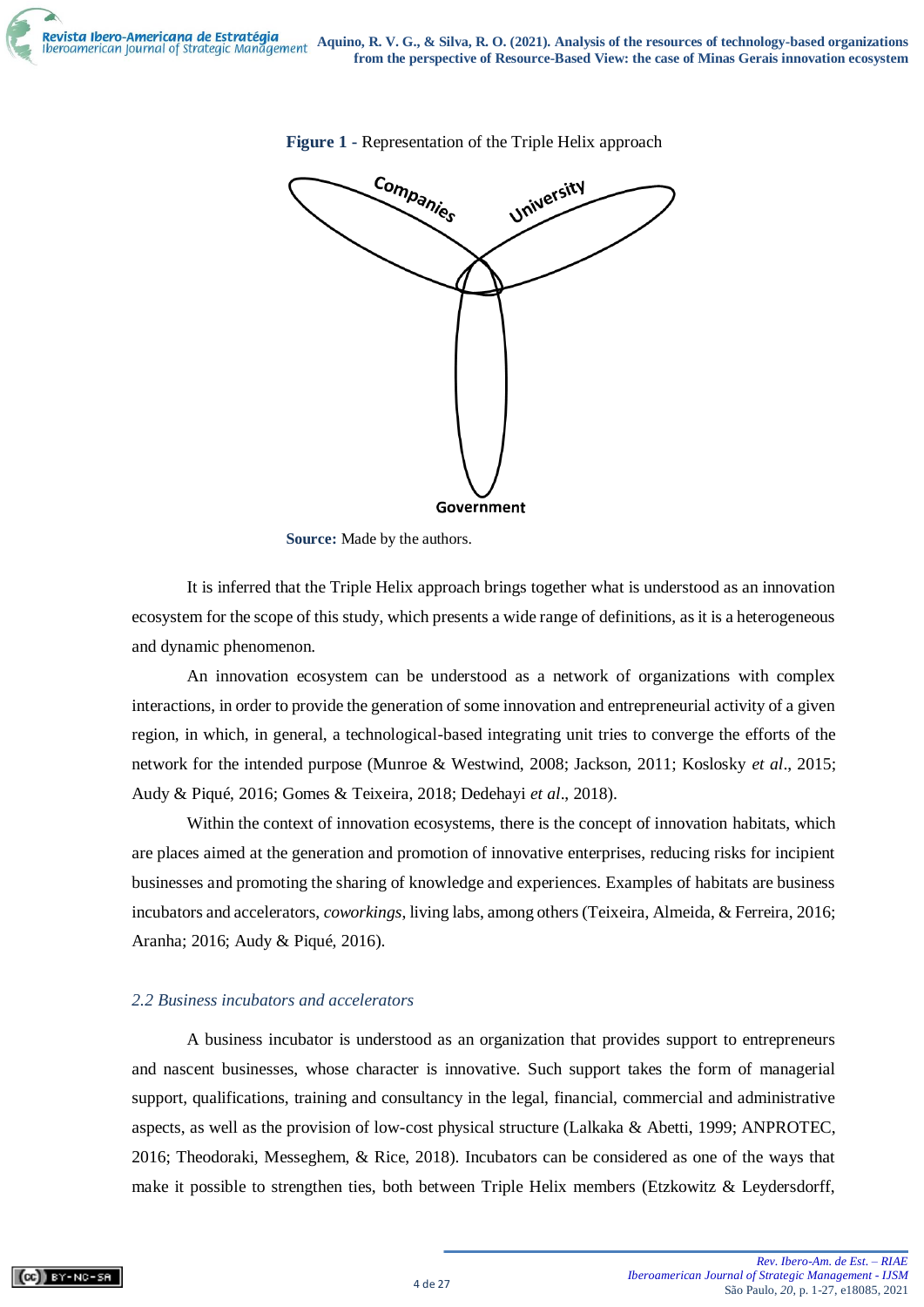2000) and between entrepreneurs and their network of contacts (Botelho *et al*, 2014; Bruneel, Ratinho, Clarysse, & Groen 2012), strengthening new enterprises in preparation for competition, through their services and processes (Theodoraki *et al*., 2018).

Business incubators generally operate in partnership with support institutions and universities, with or without profit, being the consequence, in Brazil, of a movement started in the 1980s, with the emergence of technology parks and the first business incubator in 1984, ParqTec, in São Carlos city, in the state of Sao Paulo (Dornelas, 2002; Reynolds, Bygrave, Autio, & Arenius, 2004; Plonski, 2012; Aranha, 2016; Theodoraki *et al*., 2018).

With a similar purpose to that of incubators, initiatives emerged in the early 2000s intended at speeding up the process of supporting and making new businesses available in their respective market. Such initiatives have been labeled as accelerators. According to Ribeiro *et al*. (2015) and Cohen *et al*. (2019), the emergence of business accelerators began in the United States, with the pioneers Y Combinator, founded in Cambridge, Massachusetts, USA, in 2005, and Techstars, founded in 2006 in the so-called Silicon Valley, California, also in the USA.

Accelerators are organizations that are characterized by supporting the creation of new businesses for short periods of time, usually within three or six months, focusing on helping cohorts (groups or lots) of startups, with a new process of attracting risky investments by providing limited financial investment, as well as workspace, networking opportunities and mentors, who can be entrepreneurs, venture capitalists, angel investors or executives (Radojevich-Kelley & Hoffman, 2012; Cohen, 2013; Stayton & Mangematin, 2019).

ICE [Instituto de Cidadania Empresarial - Institute for Corporate Citizenship] (2017) has defined three criteria for the classification of an institution as an accelerator: (a) the way companies enter is carried out simultaneously, in groups; (b) the programs have a defined duration, which varies between 3 and 6 months; (c) at the end of the program, events to present companies are held to potential investors.

The support of accelerators is effective even without physical spaces of shared work (coworkings), as the most important factor of a program of this nature, according to Miller & Bound (2011), is the network of contacts that is formed and the support of experienced people, also called mentors. Access to mentoring is a very positive factor for entrepreneurs at the accelerators, providing them, especially in the initial stages of the business, with practical knowledge of management, marketing, technology, among others (Ribeiro *et al*., 2015; Cohen *et al*., 2019).

According to Hochberg (2015), the importance of incubators and accelerators goes beyond the enterprises they serve, as they have an impact on the inserted innovation ecosystem, generating synergy between local economic actors. In line with this last argument, Isenberg (2011) and Cohen *et al*. (2019) say that incubators and accelerators can be identified as important institutions to support the development of new technology-based businesses, playing a fundamental role in innovation ecosystems.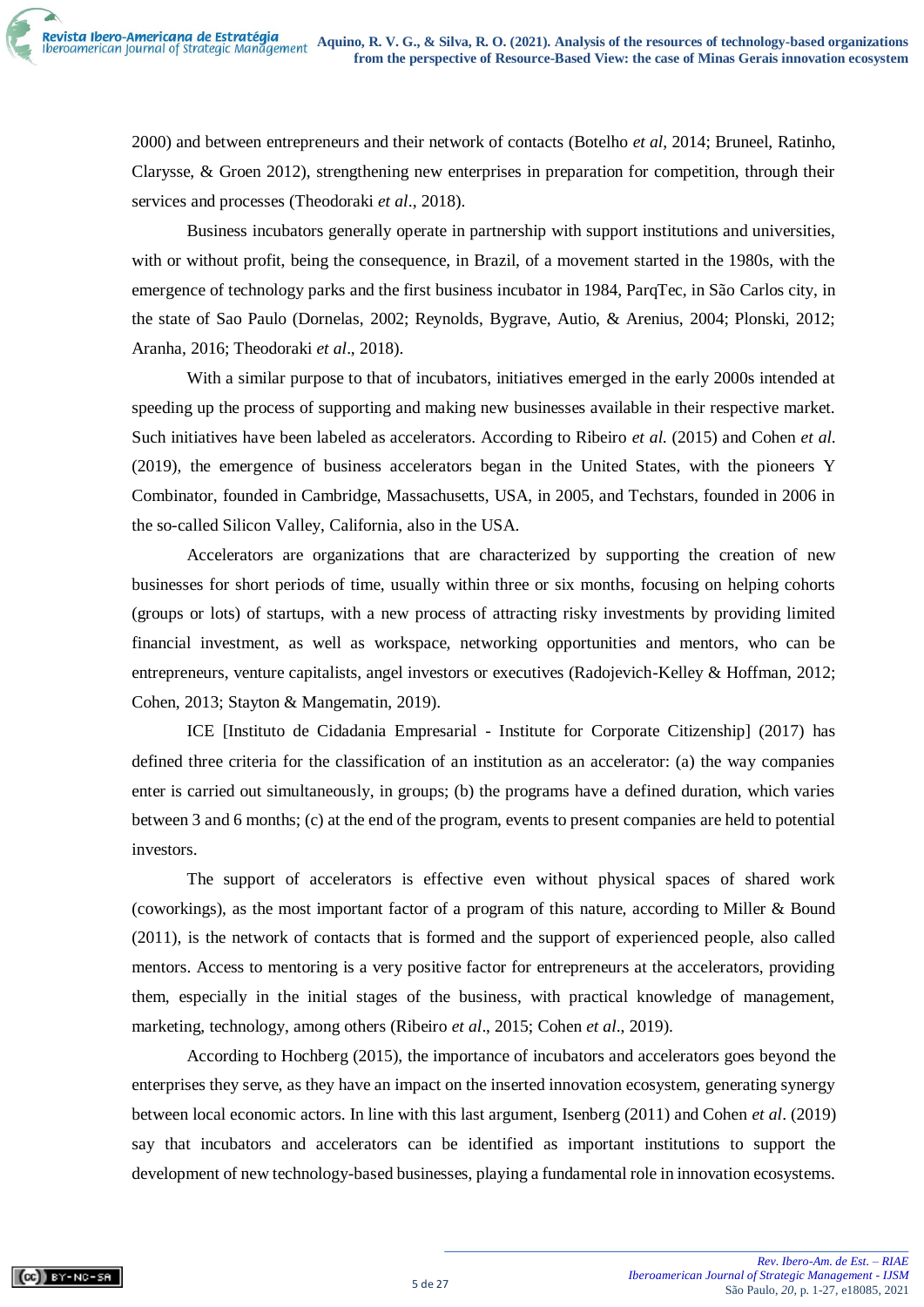However, as asserted by Lange and Johnston (2020), it is necessary to highlight the differences, overlaps and complementarities between incubators and accelerators.

For Cohen and Hochberg (2014), incubators are institutions created for nascent companies to grow in a controlled environment, reducing market threats, thus obtaining time and resources that allow them to consolidate. On the other hand, for Bernthal (2015), accelerators force contact between enterprises and their target market as quickly as possible, so that adaptation and learning can be achieved through interactions with the competitive environment, as well as with their potential employees.

Table 1 summarizes the main differences between incubators and accelerators, according to Cohen (2013):

| <b>Feature</b>         | <b>Incubators</b>                                    | <b>Accelerators</b>                                        |
|------------------------|------------------------------------------------------|------------------------------------------------------------|
| Program duration       | 1 to 5 years                                         | 3 to 6 months                                              |
| Batch entry            | N <sub>0</sub>                                       | Yes                                                        |
| Business model         | Fees demanded. Aiming or not<br>at profit.           | Aim to prepare for investment; for-profit or<br>non-profit |
| Selection              | Non-competitive; continuous<br>flux                  | Competitive and cyclic                                     |
| Stage of the companies | Initial or advanced                                  | Initial                                                    |
| Qualification          | Corporate management, human<br>resources, legal, etc | Seminars                                                   |
| Mentoring              | Minimal, tactic                                      | Intense, made by itself or others                          |
| In person?             | <b>Yes</b>                                           | Yes                                                        |

**Table 1 –** Main features of incubators and accelerators

**Source:** Adapted from Cohen (2013).

With the support of the consulted literature, it is stated that although incubators and accelerators have got features that distinguish them, there are also aspects that bring them together. The similarities between incubators and accelerators in this study have been called overlap and complementarity (Cohen & Hochberg, 2014; Maruyama, 2017; Cohen *et al*., 2019).

In agreement with this perspective, Clayton, Feldman and Lowe (2018) assert that although incubators and accelerators can potentially bring unique resources to the companies served, these resources are complementary, with cases in which these resources duplicate (overlap), something not necessarily negative, as it engages efforts to address persistent challenges or innovation gaps.

Cohen and Hochberg (2014) and Maruyama (2017) argue that both incubators, which are more mature organizations, and accelerators, overlap in the aid and financing of nascent innovative enterprises. However, such overlap raises the question of determining what the role of each of these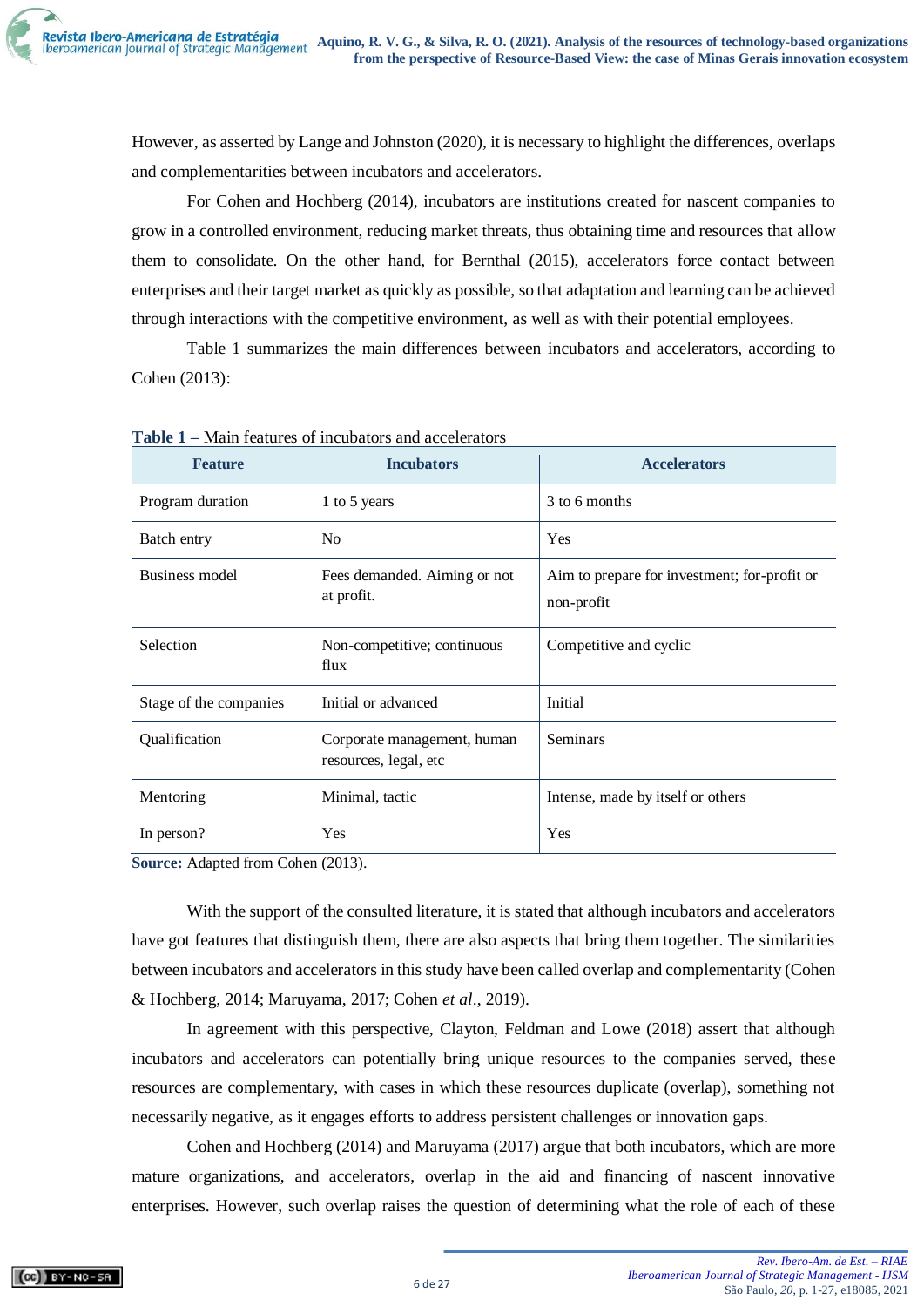actors is within an innovation ecosystem, as a way of guiding the application of investor resources, decision making by entrepreneurs and the formulation of public policies aimed at fostering innovative entrepreneurship (Dee, Gill, Weinberg, & McTavish, 2015).

According to Silva (2017), accelerators have boosted the activity of incubators, potentializing the skills and resources necessary for the success of nascent businesses. In a certain way, a complementary aspect between incubators and accelerators is considered the ideal stage of maturity of the companies in which each one tends to specialize, as pointed out by Ribeiro *et al*. (2015). In the view of these authors, the incubators deliver resources aligned to the nascent stages of an enterprise and the accelerators seek to support the maturing phase of the business.

The complementarity between the performance of incubators and accelerators occurs to the extent that accelerators have the potential to improve business models of assisted enterprises, through intensive mentoring, mitigating the risks inherent in incipient businesses (Ribeiro *et al*., 2015).

The incubators prepare new businesses with physical infrastructure, management support and qualification. The complement through the accelerators takes place in a later work, with the issues more linked to the relationship and access to venture capital suppliers (Maruyama, 2017; Freire, Torkomian, Neto, & Rodrigues, 2018).

Table 2 highlights the contributions made in the literature on the aspects related to the overlap and complementarity between incubators and business accelerators.

| Overlap                                                                                                                                                     | <b>Complementarity</b>                                                                                                                        |
|-------------------------------------------------------------------------------------------------------------------------------------------------------------|-----------------------------------------------------------------------------------------------------------------------------------------------|
| Same target audience: nascent innovative<br>enterprises (Cohen, 2013; Maruyama, 2017)                                                                       | Performance at different stages of maturity of nascent                                                                                        |
| Similarity between the offered features<br>(Dempwolf, Auer & D'Ippolito, 2014; Pauwels,<br>Clarysse, Wright, & Van Hove, 2016; Clayton et<br>al., 2018)     | innovative enterprises (Freire et al., 2018; Ribeiro et al.,<br>2015; Silva, 2017; Maruyama, 2017; Clayton et al., 2018)                      |
| Difficulty in accurately defining the meaning of<br>the terms incubator and accelerator (Maruyama,<br>2017; Dempwolf et al., 2014; Pauwels et al.,<br>2016) | Complementary resources offered by incubators and<br>accelerators (Freire et al., 2018; Maruyama, 2017; Silva,<br>2017; Clayton et al., 2018) |

| <b>Table 2</b> – Aspects related to overlap and complementarity |  |
|-----------------------------------------------------------------|--|
|-----------------------------------------------------------------|--|

**Source:** Made by the authors.

Due to the difficulty of evaluating how incubators and accelerators overlap and complement each other (Lange & Johnston, 2020), in the perspective of the resources they offer to assisted enterprises (Huang *et al*., 2019), in the next section the study addresses the Resource-Based View, theoretical lens used in this work to deepen the understanding of the resources and capacities offered by incubators and accelerators.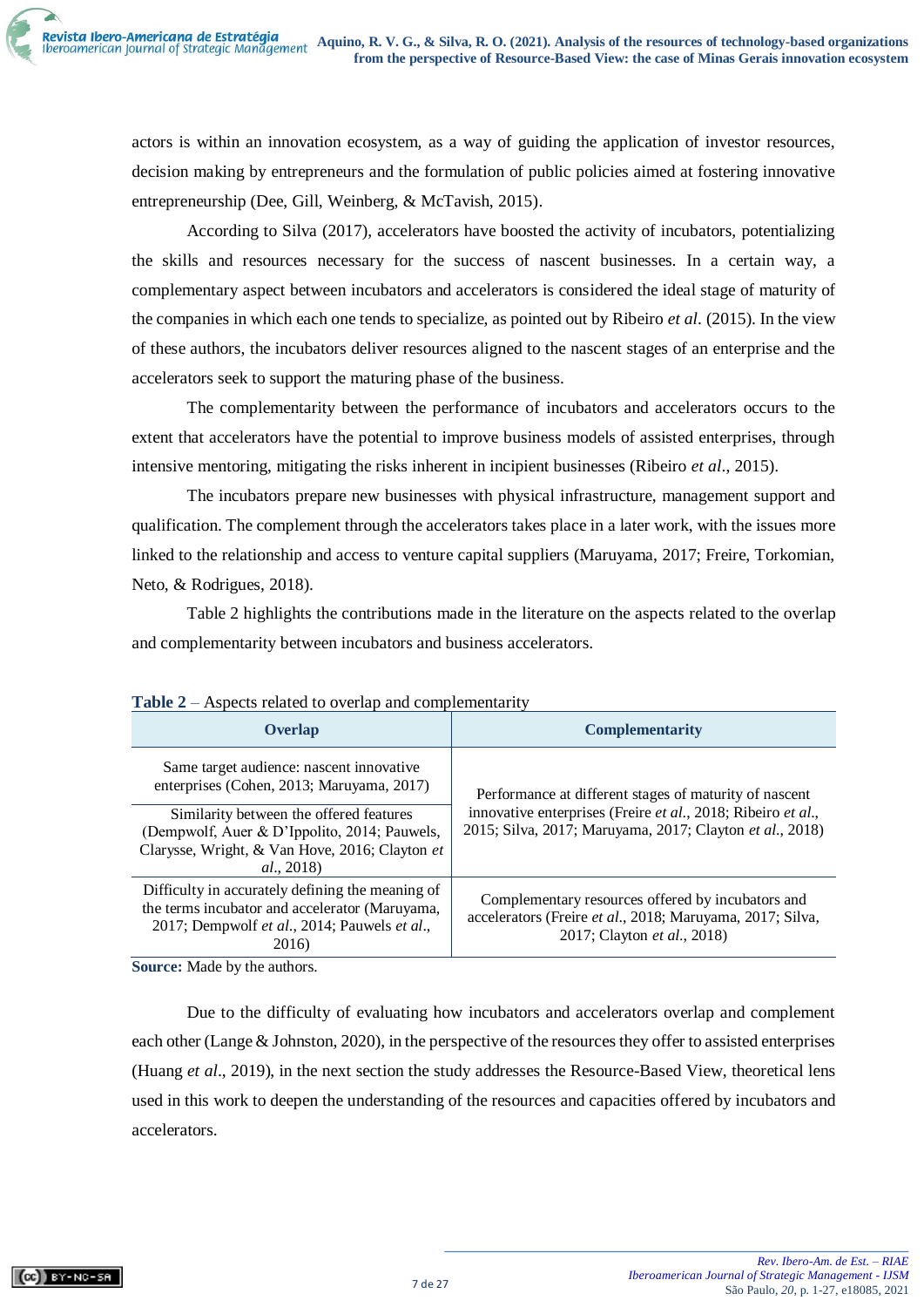# *2.3 Resource-Based View*

The Resource-Based View (RBV), also known as Resource-Based Theory, is a branch of Strategic Administration that goals to analyze the resources that a company has and its relationship with competitive advantage generation over its competitors, in a given industry or sector. It originated in the seminal studies of Penrose, from 1959 (Penrose & Penrose, 2009), which saw the firm as a set of resources, in contrast to the prevailing paradigm of the time that emphasized only products.

For Wernerfelt (1984), who is the first author to use the term Resource-Based View, resources are any strength or weakness of a given organization. The author gives as examples: brands, knowledge and technologies internally developed, specialized professionals, commercial contacts, machinery, efficient procedures and financial capital. According to Wernerfelt, the question that one seeks to answer with this theory is: "Under what circumstances will a resource lead to high returns over longer periods of time?" (Wernerfelt, 1984, p. 172).

For Barney (1991), resources are all the assets, capabilities, knowledge and information that allow a company that owns them to gain competitive advantages over its competitors. According to the author, resources can be grouped into three types: (1) physical capital – facilities, machinery, equipment, geographic location and access to raw materials; (2) human capital, which consists of both managerial and operational manpower, and their training, experiences, relationships and insights; and (3) organizational capital, which can be understood as the processes, formal and informal decision structures, coordination and control systems, as well as the relationships established internally and externally by the company.

Later, still with regard to the classification of resources and capacities, Barney & Hesterly (2011, p. 58) included, alongside physical, human and organizational resources, the financial ones, which characterize "money, from any source, that companies use to create and implement strategies".

The Resource-Based View can be used as a relevant tool for analyzing sources of sustainable competitive advantage, with resources themselves being the main variable of interest (Mahoney & Pandian, 1992; Peteraf, 1993; Barney, 2001), especially for new businesses, highlighting which resources generate value and how such resources can be managed with a view to building sustainable competitive advantages (De Medeiros Júnior, Añez, de Vasconcelos, & de Oliveira, 2009).

The perspective of complementary resources and capabilities can also be achieved through VBR analysis. Moreno, da Silva, Ferreira and Filardi (2019) have used the VBR approach to assess value generation through complementary resources and capabilities. The authors have been able to evidence the investment in information technology associated with business intelligence (Business Intelligence and Analytics - BI&A), as well as pointing out the reasons for frustrating results in investing in information technology in terms of gains in business intelligence.

For the analysis of resources and their relationship with the generation of sustainable competitive advantage, Barney & Hesterly (2011) have presented four criteria that allow defining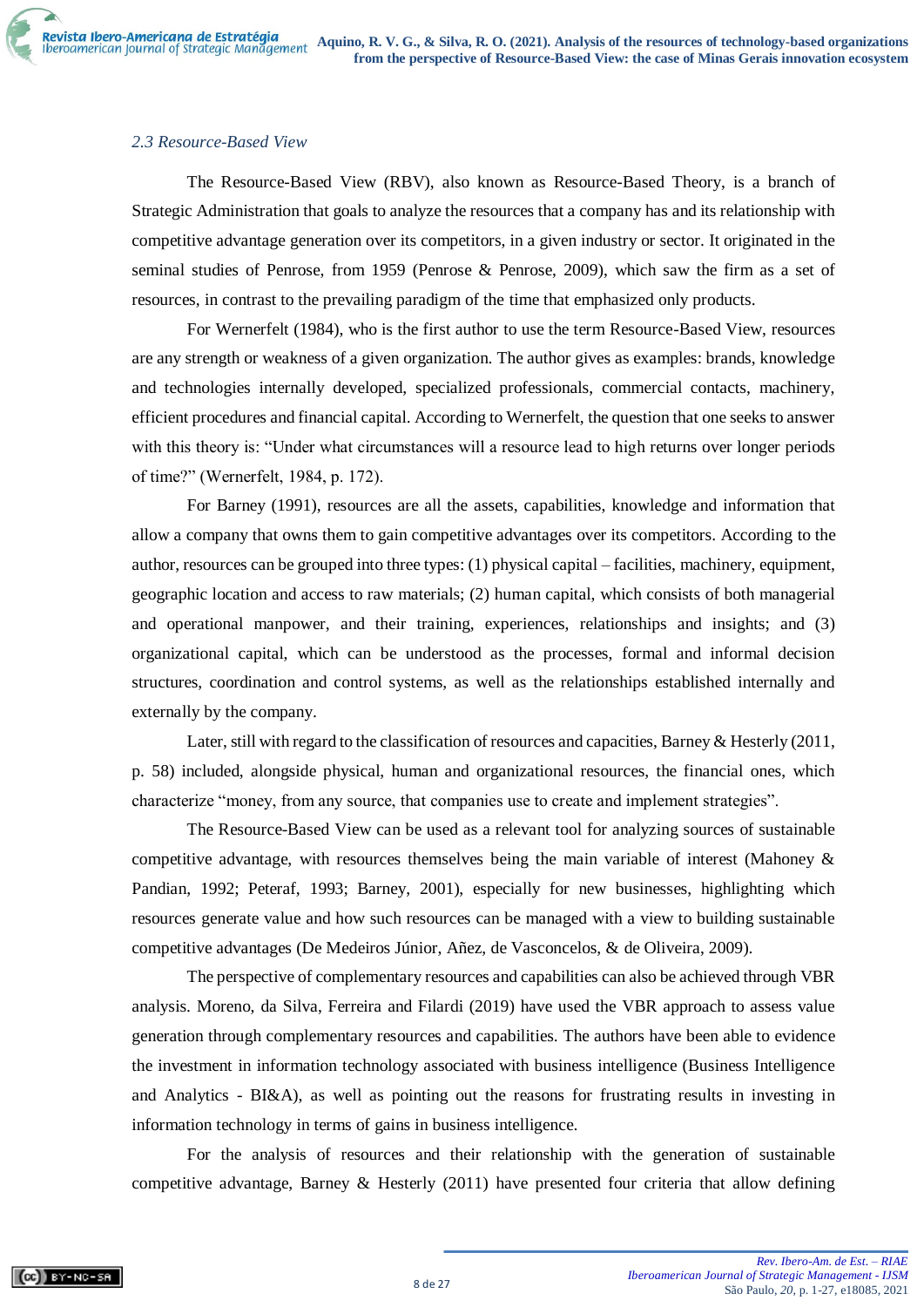whether a given resource of a company is useful to generate sustainable competitive advantage. The four criteria for verifying the resource are: value; rarity; ability to be imitated by competitors; and whether the company has organizational capacity to take advantage and deploy the resource, in order to implement a superior performance strategy.

The four criteria listed above make up the so-called VRIO Model (Value, Rarity, Inimitability, Organization). Table 3 presents each of these criteria with their respective guiding questions.

| Criteria for analyzing the resource | <b>Guiding questions</b>                                                                                                                                                               |
|-------------------------------------|----------------------------------------------------------------------------------------------------------------------------------------------------------------------------------------|
| Value                               | Does the resource allow the company to create and execute a<br>strategy that leads to superior performance?                                                                            |
| Rarity                              | Is the resource controlled by a small number of competing<br>companies in the same industry?                                                                                           |
| <b>Imitation Difficulty</b>         | How difficult is it for companies competing in the same industry<br>to obtain this same resource?                                                                                      |
| Organization                        | Is the company able to organize its processes and policies so that<br>it can transform this resource into an input for the effective<br>creation of sustainable competitive advantage? |

| Table 3 – Guiding questions for the VRIO model |  |  |  |
|------------------------------------------------|--|--|--|
|                                                |  |  |  |

**Source:** Adapted from Barney & Hesterly (2011).

The VRIO model criteria, in this way, can be considered cumulatively when analyzing a given resource in the context of the organization. The more criteria it fulfills, the greater the importance of the resource for competitive performance (Barney & Hesterly, 2011).

# *2.4 Resources provided by incubators and accelerators*

It is possible to distinguish the resources offered by the incubators between tangible and intangible ones. Table 4 highlights, briefly, the main characteristics of the resources delivered by the incubators.

| <b>Resource</b>    | <b>Features</b>                                                                                                                                                                                                                                                                                          |
|--------------------|----------------------------------------------------------------------------------------------------------------------------------------------------------------------------------------------------------------------------------------------------------------------------------------------------------|
| Tangible<br>ones   | Flexible space for companies with subsidized costs; shared infrastructure and equipment.                                                                                                                                                                                                                 |
| Intangible<br>ones | Administrative services, support for business development in the management areas, with<br>access to consultants and support from specialists in the legal, accounting, strategic, finance,<br>marketing and people areas, as well as support for obtaining financial investment via funding<br>notices. |

**Table 4** – Resources provided by business incubators

**Source:** Grimaldi & Grandi (2005); Chandra & Fealey (2009).

As evidenced by Table 4, incubators provide a relatively controlled and safe context for incubated companies to develop with adequate support (Chandra & Fealey, 2009). According to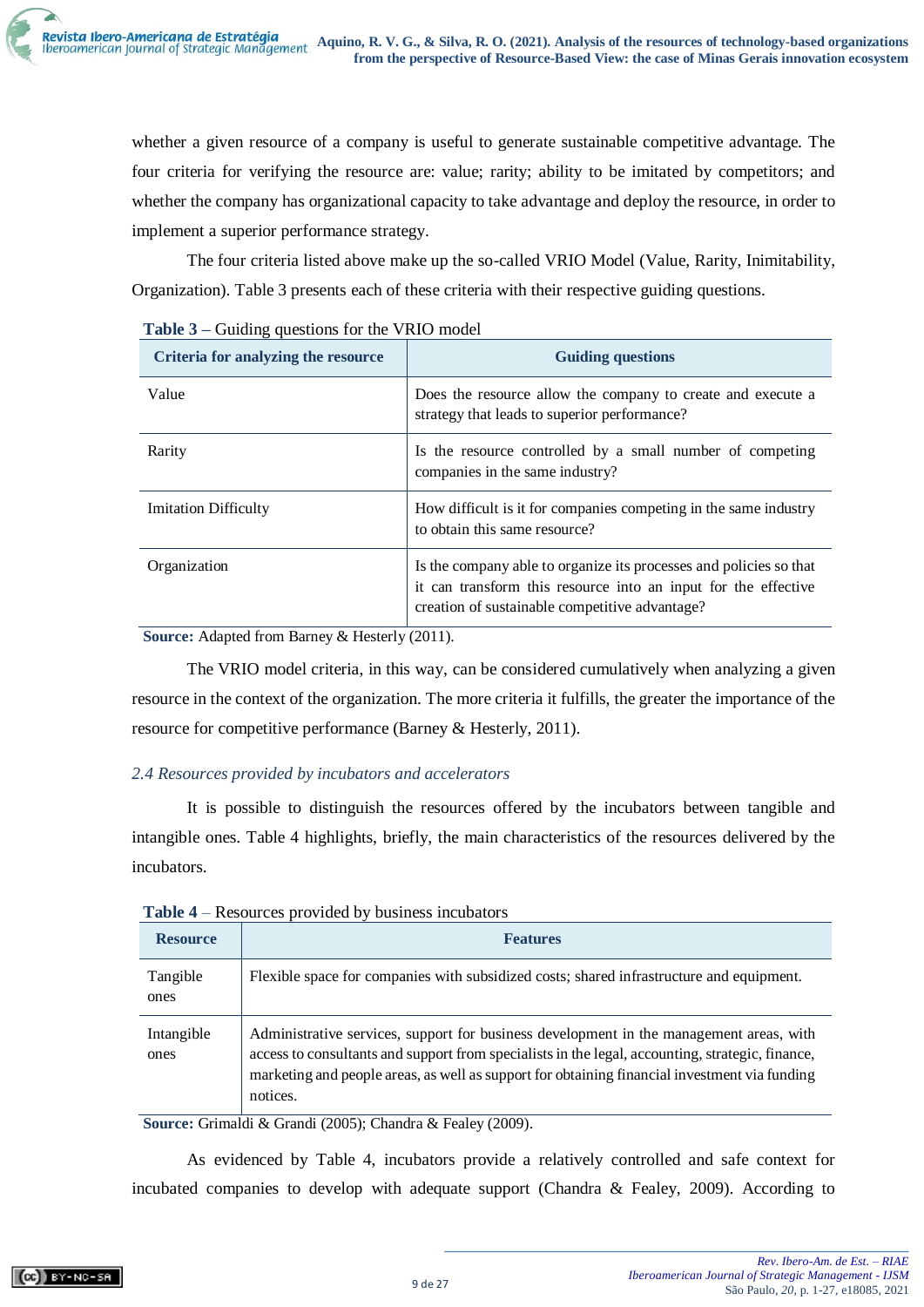ANPROTEC (2016), the most modern incubators can deliver the construction of networked relationships, connecting the incubated company to the innovation ecosystem in which it operates.

With regard to the resources offered by the accelerators, Casemiro, de Paula, Siena and André (2014), when dealing with the objectives of these organizations, state that the accelerators arose with the aim of creating the ideal system for the development, growth and insertion in the nascent companies, so that these can be consolidated.

Therefore, the accelerators propose to help in the construction of a team prepared to deal with risks, in tune with the business idea, and oriented towards the business generated from the same idea, either through prototypes or through product/services development. (Casemiro *et al*., 2014). Cohen (2013) corroborates this view, stating that the acceleration programs provide support in modeling and creating the first products, in the knowledge and discovery of customer profiles, and offering financial support as well as their own team, in a way these enterprises may have greater chances of success.

According to theoretical framework regarding incubators and accelerators, it has been possible to build Table 5, in which it is sought to list the main resources offered, both by incubators and accelerators.

| <b>Types of</b><br>resources | <b>Resources offered by incubators</b>                                                                                                                           | <b>Resources offered by accelerators</b>                                                                                                                              |
|------------------------------|------------------------------------------------------------------------------------------------------------------------------------------------------------------|-----------------------------------------------------------------------------------------------------------------------------------------------------------------------|
|                              | Physical structure for the functioning of<br>companies (ANPROTEC, 2016; Bruneel et al.,<br>2012)                                                                 | Shared workspaces (Cohen, 2013; Radojevich-                                                                                                                           |
| Physical                     | Flexible space and shared infrastructure<br>(Grimaldi & Grandi, 2005; Bruneel et al.,<br>2012; Chandra & Fealey, 2009; Lalkaka &<br>Abetti, 1999)                | Kelley & Hoffman, 2012; Miller & Bound, 2011)                                                                                                                         |
|                              | Management support (ANPROTEC, 2017;<br>Grimaldi & Grandi, 2005; Lalkaka & Abetti,<br>1999; Chandra & Fealey, 2009)                                               | Management support (Radojevich-Kelley &<br>Hoffman, 2012; Miller & Bound, 2011)<br>Management knowledge (Radojevich-Kelley &<br>Hoffman, 2012)                        |
| Human                        | Qualification and Consultancy (ANPROTEC,<br>2017; Grimaldi & Grandi, 2005; Lalkaka &<br>Abetti, 1999; Chandra & Fealey, 2009)<br>Coaching (Bruneel et al., 2012) | Intensive mentoring with experienced<br>professionals (Cohen, 2013; Radojevich-Kelley &<br>Hoffman, 2012; Silva, 2017; Miller & Bound,<br>2011; Ribeiro et al., 2015) |
|                              | Administrative services (Grimaldi & Grandi,<br>$2005$ ;                                                                                                          | Acceleration Methodology (Cohen, 2013; Miller &<br>Bound, 2011)                                                                                                       |
|                              | <b>Incubation Methodology - CERNE Model</b><br>(ANPROTEC, 2016)                                                                                                  | Acceleration Methodology (Ribeiro et al, 2015;<br>Cohen, 2013)                                                                                                        |
| Organizational               | Networking (Gomes & Marcondes, 2016;<br>Storopoli et al., 2012; Botelho et al., 2014;<br>Grimaldi & Grandi, 2005)                                                | Networking opportunities (Cohen, 2013; Ribeiro et<br>al, 2015; Radojevich-Kelley & Hoffman, 2012)                                                                     |
|                              | Proximity to universities and research centers<br>(ANPROTEC, 2016; Silva, 2017; Aranha,<br>$2016$ ;                                                              | Contact with the market (Bernthal, 2015;<br>Casemiro, 2014; Cohen, 2013)                                                                                              |
|                              | Subsidized Costs (Lalkaka & Abetti, 1999)                                                                                                                        | Supply of seed money (Cohen, 2013; Miller &<br>Bound, 2011)                                                                                                           |
| Financial                    | Support for fundraising (Grimaldi & Grandi,<br>2005)                                                                                                             | Presentation to qualified investors (Cohen, 2013;<br>Radojevich-Kelley & Hoffman, 2012; Pauwels et<br>al., 2016; Miller & Bound, 2011)                                |

**Table 5** – Resources offered by business incubators and accelerators

**Source:** Made by the authors.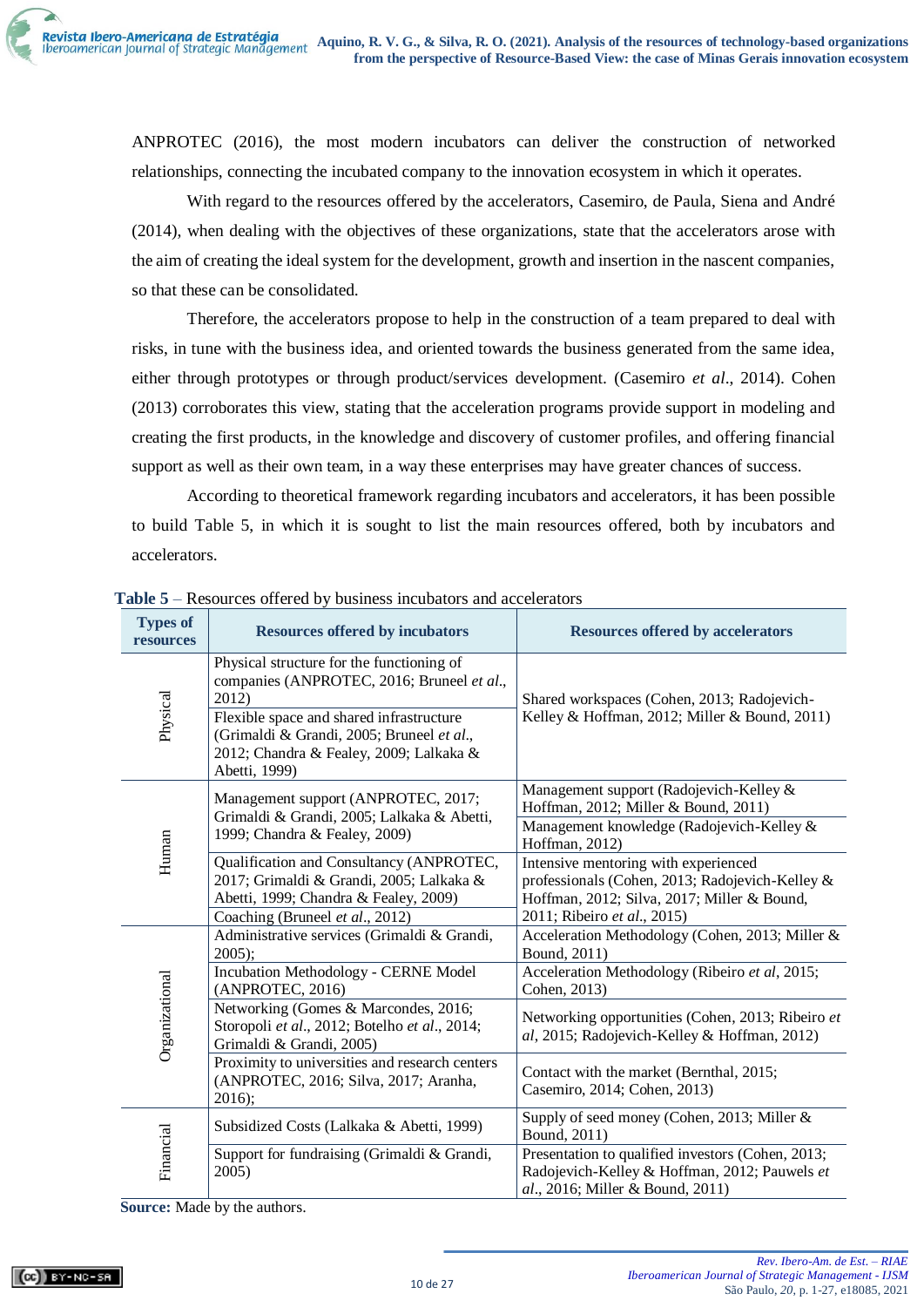To sum up, it is possible to state that, based on the literature consulted for this research, despite the differences between incubators and accelerators, both act by offering resources to assisted companies. This way, incubators and accelerators achieve their main objective, namely the development and consolidation of technology-based companies, enabling the development of their innovation ecosystem.

### **3 Methodology**

This research follows a qualitative orientation, in an exploratory and descriptive perspective (Gil, 2017), in which its findings have been triangulated through the perceptions of people interviewed and other sources, aiming to promote theoretical interpretations and analytical generalizations about the investigated theme (Yin, 2015), due to a certain phenomenon in a contemporary context (Godoy, 1995; Creswell & Poth, 2016).

The investigation method adopted in this research has been the case study, due to the flexibility provided by this method, to the varied evidence collection strategies that can be shared by the method (Yin, 2015), and also for allowing the understanding of a contemporary phenomenon in its social context (Ghauri, 2004).

Besides the effort to build the theoretical reference framework that has guided the work of this research (Vergara, 2009), the following strategies have been used to collect evidence: 1) document analysis: through the analysis of websites and files provided by organizations consulted and 2) semistructured interviews: performed with incubators and accelerators managers as well as those of assisted enterprises.

The interviews were divided into two stages: (1) preliminary interviews and (2) main interviews. Preliminary interviews were performed with managers from four support environments for innovative businesses, comprising two accelerators and two business incubators, selected for convenience and also working in Minas Gerais. After applying the preliminary interviews, the interview script and analysis categories were refined.

The set of technology-based or mixed incubators have been investigated, according to Dornelas' definition (2002), and accelerators from companies in the state of Minas Gerais, which had, during the research, 22 incubators and 10 accelerators (RMI, 2018; SIMI, 2018).

The way of selecting the participants was made by convenience, being selected those professionals who made themselves available to contribute to the study. Eighteen interviews took place, seven of which with incubator managers, three accelerator managers and eight enterprise managers who were (graduated) or have been assisted. Despite the fact that the selection of subjects took place by convenience, it has been possible to achieve a diversification of the profiles of the managers of incubators, accelerators and assisted enterprises interviewed, as well as theoretical saturation (Eisenhardt, 1989).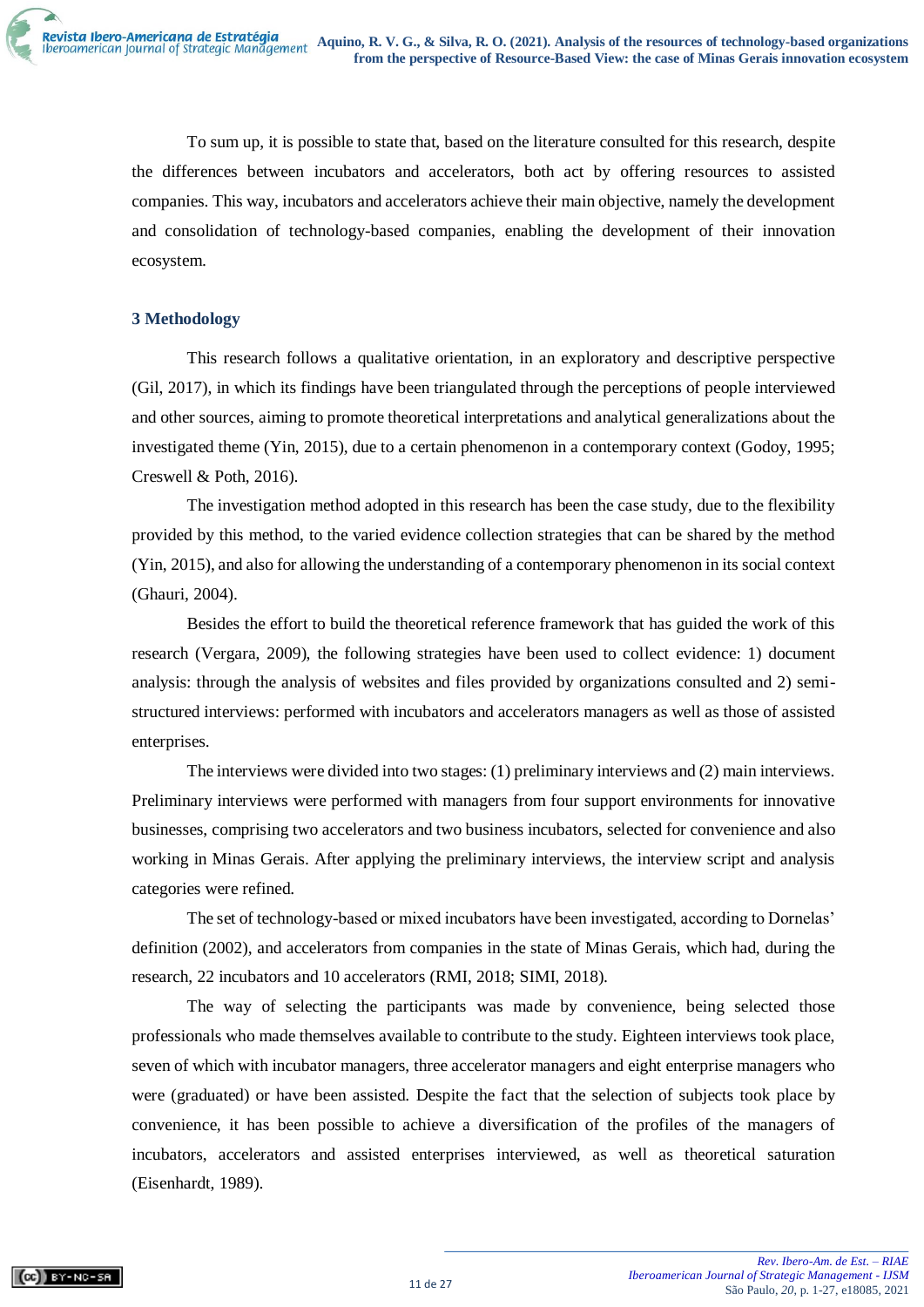Table 6 shows the codes for identifying each manager interviewed for incubators and accelerators, the category of each organization, whether it is public or private, and whether these organizations are linked to teaching and research institutions.

| Code         | <b>Category</b> | Linked to a teaching and research institution? |
|--------------|-----------------|------------------------------------------------|
| $INC-PUB-01$ | Public          | Yes – Federal University                       |
| $INC-PUB-02$ | Public          | Yes – Federal University                       |
| $INC-PUB-03$ | Public          | Yes – Vocational School                        |
| INC-PUB-04   | Public          | Yes – Federal University                       |
| INC-PRI-01   | Private         | N <sub>0</sub>                                 |
| INC-PRI-02   | Private         | Yes – Private College                          |
| INC-PRI-03   | Private*        | Yes – Private College                          |
| ACE-PUB-01   | Public          | N <sub>o</sub>                                 |
| ACE-PRI-01   | Private         | No                                             |
| ACE-PRI-02   | Private         | N <sub>0</sub>                                 |

**Table 6** – Incubator managers participating in the study

**Note:** \*Non-profit.

**Source:** Made by the authors.

Out of the eight managers interviewed for assisted enterprises, seven have been linked to incubators, two of which already graduated. An important aspect to be mentioned is that from the managers of the assisted enterprises interviewed, four have been able to undergo the experience of working in the relationship with both incubators and accelerators, thus providing a unique perspective for this research. Table 7 provides further details of the enterprises that contributed to the study.

**Table 7 –** Assisted enterprises participating in the study

| Code         | <b>Status</b> | <b>Institution</b> | Took part in incubation and acceleration? |
|--------------|---------------|--------------------|-------------------------------------------|
| $EMP-INC-01$ | Incubated     | INC-PRI-03         | N <sub>0</sub>                            |
| EMP-INC-02   | Incubated     | INC-PRI-03         | <b>Yes</b>                                |
| $EMP-INC-03$ | Graduated     | INC-PRI-02         | N <sub>o</sub>                            |
| EMP-INC-04   | Incubated     | $INC-PUB-02$       | <b>Yes</b>                                |
| EMP-INC-05   | Incubated     | $INC-PUB-01$       | N <sub>0</sub>                            |
| EMP-INC-06   | Graduated     | $INC-PIJB-01$      | Yes                                       |
| EMP-INC-07   | Incubated     | $INC-PRI-01$       | N <sub>o</sub>                            |
| $EMP-AC-01$  | Accelerated   | $ACE-PRI-01$       | <b>Yes</b>                                |

**Source:** Made by the authors.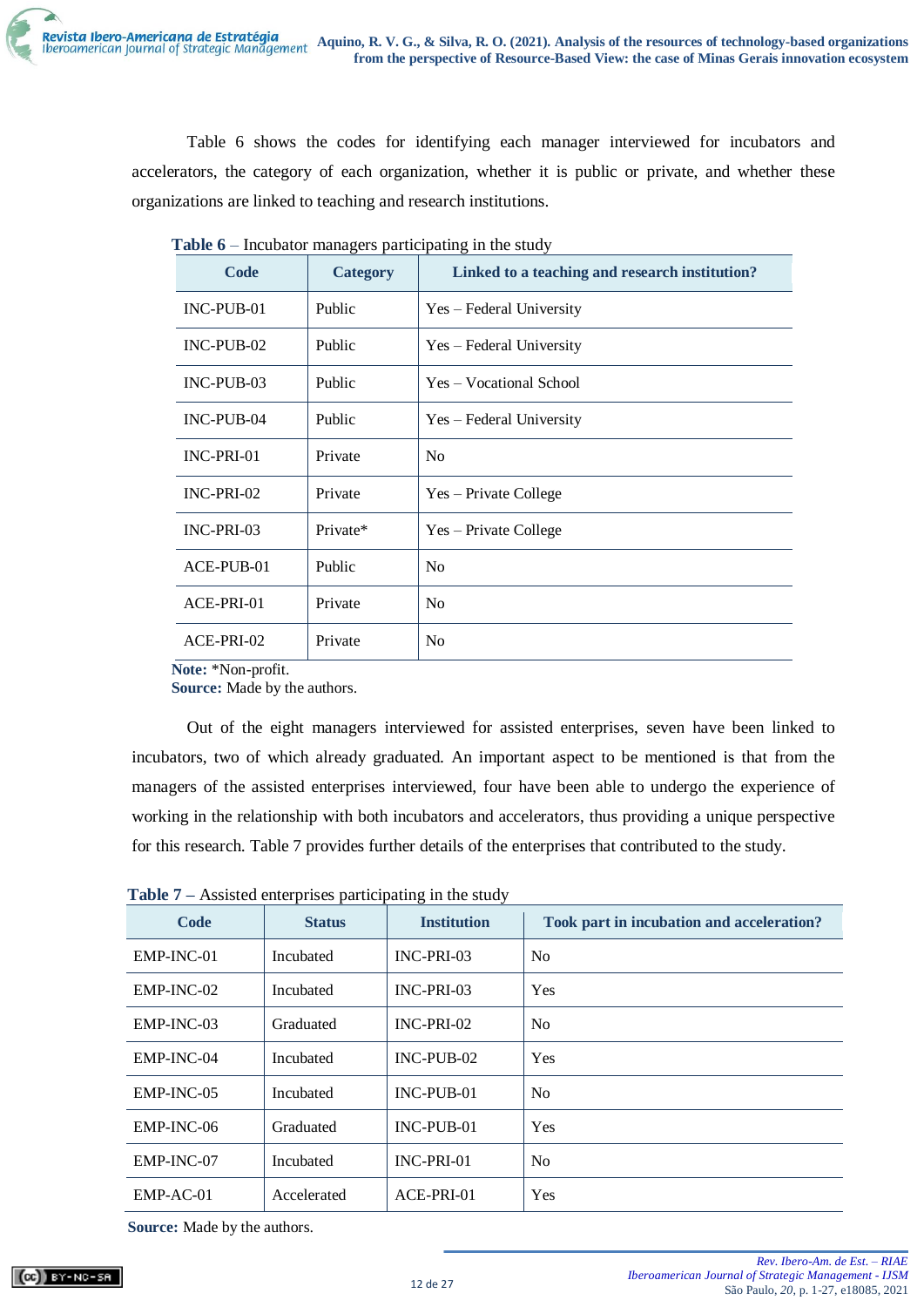The data collected through documentary research have been analyzed based on the adequacy to the standard. According to Yin (2015), comparing an empirically verified pattern with a predetermined one based on the literature review, it is possible to assess the adherence of the theoretical framework to the evidence emanating from the research data collection.

The semi-structured interviews have been treated using content analysis procedures. The ATLAS.ti  $8^{\circ}$  software has been used as an instrument to support the analysis of the interviews. The software's resources made it possible to group the respondents' statements into a set of pre-established codes, based on the analysis categories obtained from the framework of this work.

The analysis categories worked on in the interviews were obtained through the support literature for this research, mirrored in Table 5, "Resources offered by business incubators and accelerators".

### **4 Data analysis and discussion**

Minas Gerais innovation ecosystem is made up of a series of organizations, of regional, state and national scope, which interact with each other aiming at promoting economic development based on science, technology, entrepreneurship and innovation (SIMI, 2018).

### *4.1 Minas Gerais incubators and accelerators*

According to the database from Rede Mineira de Inovação (RMI – Minas Gerais Innovation Network) and Sistema Mineiro de Inovação (SIMI - Minas Gerais Innovation System), there are 22 technology-based incubators and 10 accelerators in operation in the state. Out of the incubators, 12 are public, 10 linked to federal universities and two to federal institutes. Among private incubators, which are 10 in Minas Gerais, four are non-profit (RMI; 2018, SIMI; 2018). Regarding Minas Gerais accelerators, according to data from RMI and SIMI, the state has registered 16 organizations, of which only one is public and the vast majority, a total of 15, set in the state capital city, Belo Horizonte (RMI; 2018, SIMI; 2018).

It is worth mentioning the scarcity of consolidated and structured information on the set of accelerators in Minas Gerais. The only source of information in this regard was obtained through the Innovation Map, on the SIMI portal (SIMI, 2018).

Through semi-structured interviews, it has been possible to build the profile of the incubators, accelerators and enterprises participating in the study. The results are described in Tables 8, 9 and 10: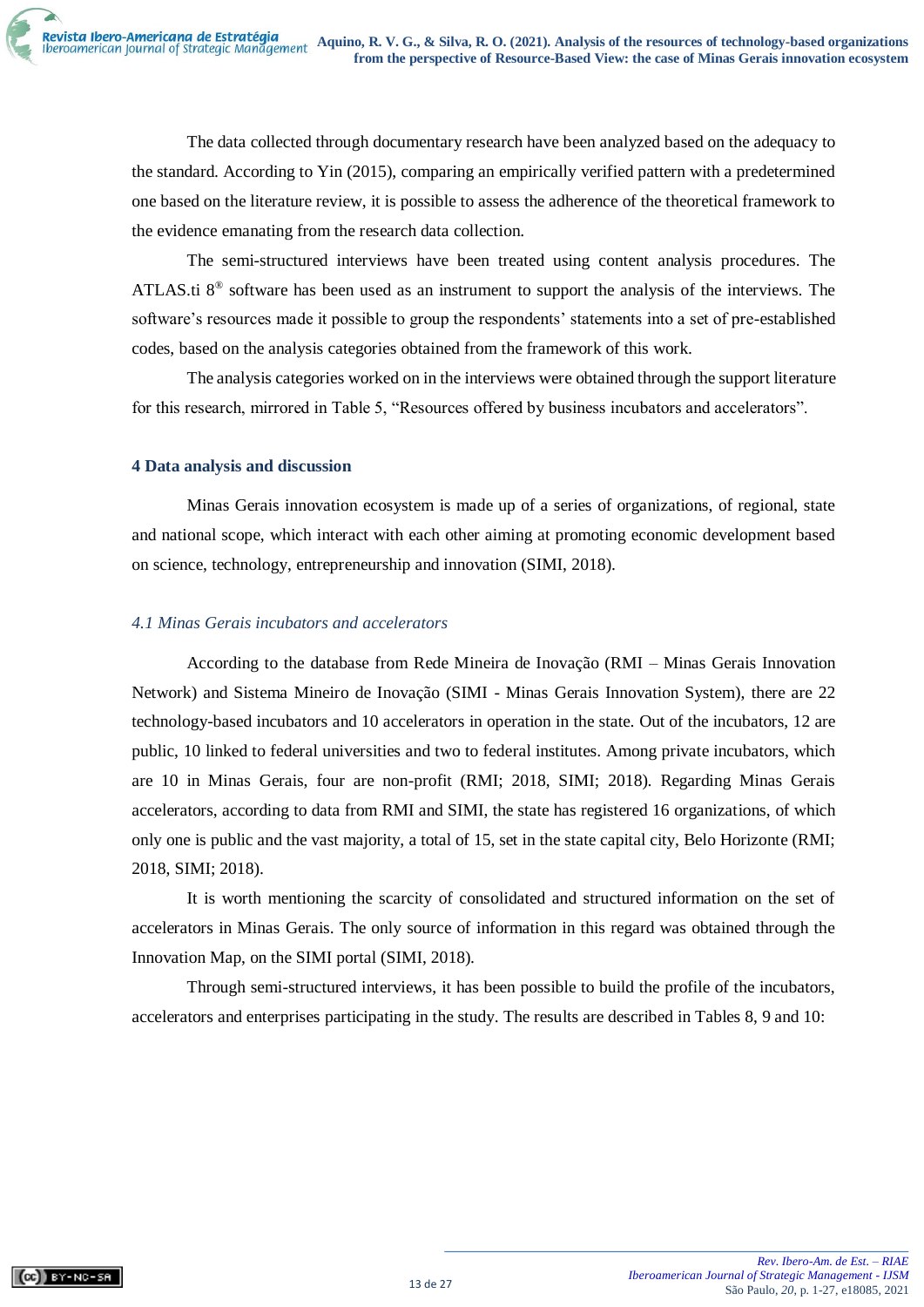|                                            | Yes       | N <sub>O</sub> | $DK/DA*$     |              |
|--------------------------------------------|-----------|----------------|--------------|--------------|
| Does it have more than one (pole)<br>unit? |           |                |              |              |
|                                            | 14%       | 86%            | $0\%$        |              |
|                                            | 0 to 5    | 5 to 10        | More than 10 |              |
| <b>Operating time (in years)</b>           | 14%       | 29%            | 57%          |              |
|                                            | Yes       | N <sub>O</sub> | <b>DK/DA</b> |              |
| Any technological basis?                   | 100%      | 0%             | $0\%$        |              |
|                                            | Yes       | N <sub>O</sub> | <b>DK/DA</b> |              |
| <b>Multisector?</b>                        | 86%       | 14%            | $0\%$        |              |
| Number of incubated enterprises            | 0 to 5    | 5 to 10        | More than 10 | <b>DK/DA</b> |
|                                            | 14%       | 57%            | 14%          | 14%          |
| Number of graduated enterprises            | 0 to 5    | 5 to 10        | More than 10 | <b>DK/DA</b> |
|                                            | 0%        | 14%            | 57%          | 29%          |
|                                            | Up to $2$ | 2 to 3         | More than 10 | <b>DK/DA</b> |
| <b>Program Duration (in years)</b>         | 29%       | 57%            | 14%          | $0\%$        |
|                                            | Yes       | N <sub>O</sub> | <b>DK/DA</b> |              |
| Does it have pre-incubation?               | 57%       | 29%            | 14%          |              |
|                                            | Yes       | $N_{O}$        | <b>DK/DA</b> |              |
| Does it have post-incubation?              | 29%       | 29%            | 43%          |              |

| <b>Table 8</b> – Profile data of Minas Gerais researched incubators |  |  |  |  |  |  |
|---------------------------------------------------------------------|--|--|--|--|--|--|
|---------------------------------------------------------------------|--|--|--|--|--|--|

**Note:** \*DK – doesn't know/DA – didn't answer. **Source:** Made by the authors.

As it can be seen from Table 8, all the incubators consulted in this research were technologybased, with 57% of them operating for 10 years or more, and an incubation period for companies, mostly up to three years.

| raviv s                                 | TTOMO GAIA OF the researched accelerators in ignitias Octais |                |              |              |  |  |
|-----------------------------------------|--------------------------------------------------------------|----------------|--------------|--------------|--|--|
|                                         | Yes                                                          | $N_{O}$        | $DK/DA*$     |              |  |  |
| Does it have more than one (pole) unit? | 14%                                                          | 86%            | $0\%$        |              |  |  |
|                                         | 0 to 5                                                       | 5 to 10        | More than 10 |              |  |  |
| <b>Operating time (in years)</b>        | 14%                                                          | 29%            | 57%          |              |  |  |
|                                         | Yes                                                          | N <sub>O</sub> | <b>DK/DA</b> |              |  |  |
| Any technological basis?                | 100%                                                         | 0%             | 0%           |              |  |  |
|                                         | Yes                                                          | N <sub>O</sub> | <b>DK/DA</b> |              |  |  |
| <b>Multisector?</b>                     | 86%                                                          | 14%            | $0\%$        |              |  |  |
| <b>Number of incubated enterprises</b>  | 0 to 5                                                       | 5 to 10        | More than 10 | DK/DA        |  |  |
|                                         | 14%                                                          | 57%            | 14%          | 14%          |  |  |
| <b>Number of graduated enterprises</b>  | 0 to 5                                                       | 5 to 10        | More than 10 | DK/DA        |  |  |
|                                         | 0%                                                           | 14%            | 57%          | 29%          |  |  |
|                                         | Up to $2$                                                    | 2 to 3         | More than 3  | <b>DK/DA</b> |  |  |
| <b>Program Duration (in years)</b>      | 29%                                                          | 57%            | 14%          | $0\%$        |  |  |
|                                         | Yes                                                          | $N_{O}$        | <b>DK/DA</b> |              |  |  |
| Does it have pre-incubation?            | 57%                                                          | 29%            | 14%          |              |  |  |
|                                         | Yes                                                          | N <sub>O</sub> | DK/DA        |              |  |  |
| Does it have post-incubation?           | 29%                                                          | 29%            | 43%          |              |  |  |

| <b>Table 9</b> – Profile data of the researched accelerators in Minas Gerais |  |  |  |
|------------------------------------------------------------------------------|--|--|--|
|------------------------------------------------------------------------------|--|--|--|

**Note:** \*DK – doesn't know/DA – didn't answer.

**Source:** made by the authors.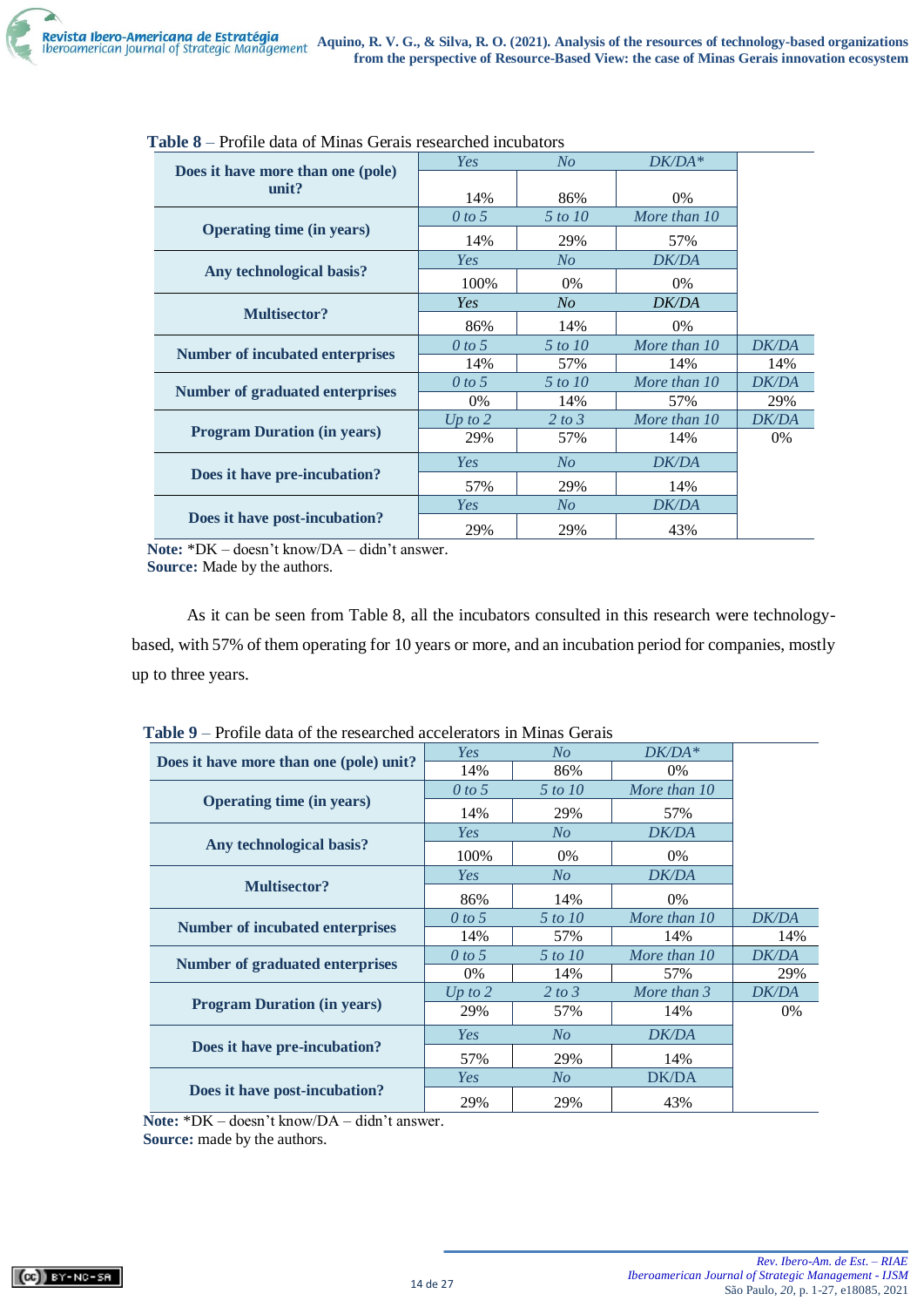As expected, accelerators offer a program with a faster duration (Radojevich-Kelley & Hoffman, 2012; Cohen, 2013; Clayton *et al*., 2018), with 67% of the investigated organizations leading companies for up to six months (Table 9).

|                                  |   | 0 to 5      |   | 5 to 10         |                | More than 10        |          | $DK/DA*$      |  |
|----------------------------------|---|-------------|---|-----------------|----------------|---------------------|----------|---------------|--|
| <b>Operating time (in years)</b> |   | 63%         | っ | 25%             | 0              | 0%                  |          | 13%           |  |
|                                  |   | И           |   | <b>Services</b> |                | <b>Agribusiness</b> |          | <b>Others</b> |  |
| <b>Sector of activity</b>        | 4 | 50%         | っ | 25%             | $\mathfrak{D}$ | 25%                 | $\Omega$ | 0%            |  |
| No. of products launched on the  |   | <b>None</b> |   |                 |                | More than 1         |          | DK/DA         |  |
| market                           | ∍ | 25%         | 4 | 50%             |                | 13%                 |          | 13%           |  |
|                                  |   | $0$ to 5    |   | 6 to 10         |                | More than 10        |          | DK/DA         |  |
| <b>Number of collaborators</b>   |   | 50%         | ↑ | 25%             | 0              | 0%                  | 2        | 25%           |  |

**Note:** \*DK – doesn't know/DA – didn't answer. **Source:** Made by the authors.

Regarding the incubators and accelerators clients, that is, the assisted companies, most of them have less than five years to operate in their respective market, or 63% of the projects investigated.

# *4.2 Resources offered by Minas Gerais incubators and accelerators: analysis based on the VRIO model*

Through the analysis of documents and reports of the interviewees, it has been sought to verify in this study what Minas Gerais incubators and accelerators have delivered as physical, human, financial and organizational resources to the assisted companies. Thus, Table 11, following the proposal of Barney & Hesterly (2011), presents the physical resources that have been diagnosed in the study, expressed by incubators and accelerators managers, as well as by the linked entrepreneurs, categorized according to the VRIO model.

| <b>Environment</b> | <b>Physical Resources</b>                                                                  | <b>Value</b> |   | <b>Rarity Difficulty to Imitate</b> |
|--------------------|--------------------------------------------------------------------------------------------|--------------|---|-------------------------------------|
|                    | Physical structure for the<br>functioning of companies                                     | X            |   |                                     |
| <b>Incubators</b>  | Flexible space and<br>shared infrastructure                                                | X            |   |                                     |
|                    | Access to modern laboratories<br>and equipment from Teaching<br>and Research Institutions* | X            | X |                                     |
| Accelerators       | Shared workspaces ( <i>coworkings</i> )                                                    | X            |   |                                     |

|  | Table 11 – Analysis of physical resources by the VRIO Model |  |  |  |
|--|-------------------------------------------------------------|--|--|--|
|  |                                                             |  |  |  |

**Note:** \*This resource emerged from the interviews. **Source:** made by the authors.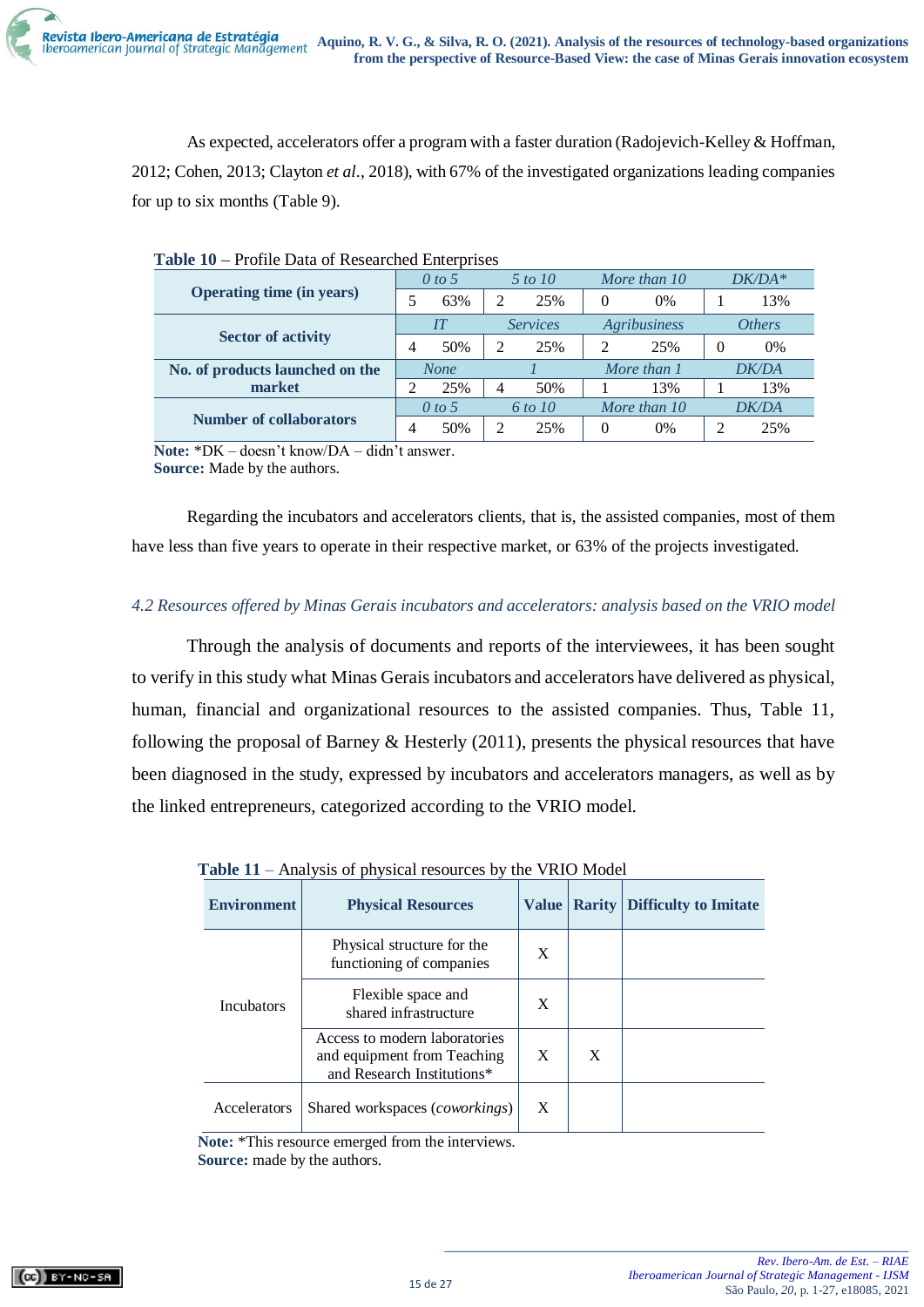It has not been possible to evidence whether the physical structure for the functioning of companies (offices, meeting rooms, auditoriums, internet access, among others), as well as the existence of spaces for shared use by incubators, are rare resources or difficult to imitate, insofar as most of the managers interviewed stated that this is an existing resource in their incubators, as can be seen from the interview fragments transcribed below:

In terms of physical resources, we have ordinary stuff, such as space, water, light, things like these. It has the support of the incubator's own secretaries. This is the most basic part (INC-PUB-04). Concerning structural features, I think it is more a matter of space. It has got all those shared spaces, meeting room, office, that part of internet, computer. On this infrastructure side, it is even reasonable. I think it fits what we have seen (INC-PUB-03).

In contrast, access to laboratories (e.g., digital manufacturing) and other modern equipment from the Teaching and Research Institutions have been perceived only among private incubators, denoting the rarity of resources. It cannot be said that they are resources that are difficult to imitate, since it has not been perceived in the interviewees' statements that it has been difficult to obtain such resources. The reports mentioned below reinforce this perspective.

All laboratories are available. All auditoriums are available. The classrooms, the inverted rooms. (...) Ah, we have FabLab too, which is our prototyping laboratory also available to our entrepreneurs to prototype anything (INC-PRI-02).

We have the ideation laboratory, environment for ideation, creativity, also equipped with projectors, desks, benches, and some equipment. And we have got FabLab, which is a digital prototyping environment, which serves the standards of the Fab Fundation (INC-PRI-03).

The "FabLabs", mentioned above by interviewees INC-PRI-02 and INC-PRI-03, can be understood as digital manufacturing laboratories, as they operate with computer-controlled equipment and tools, such as 3D printers, which aim to produce prototypes and proofs of concept of products, in several possible scales.

Among the accelerators, it has been considered that shared work spaces (*coworkings*) are not rare or difficult to imitate, as it has been possible to observe from the interviewed managers' statements that this resource is provided by all of them. The physical resources alleged by the interviewed managers converge with the perspectives offered by Grimaldi & Grandi (2005), Chandra & Fealey (2009), Radojevich-Kelley & Hoffman (2012), Bruneel *et al* (2012), Cohen, 2013 e Cohen *et al* (2019).

With regard to human resources, Table 12 presents them, respecting the model adopted for this research.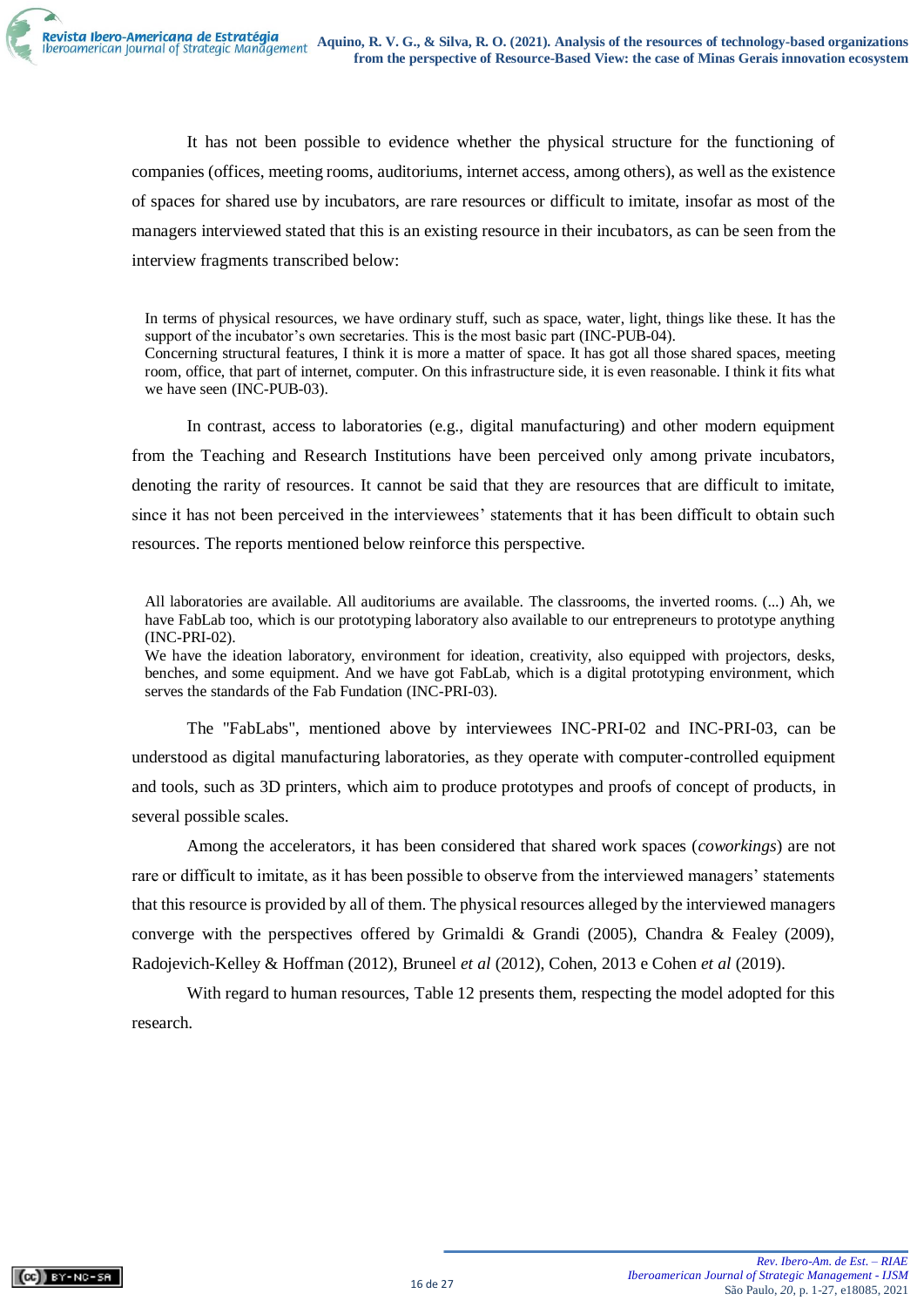| <b>Environment</b> | <b>Human Resources</b>                                 | <b>Value</b> | <b>Rarity</b> | <b>Difficulty to</b><br><b>Imitate</b> |
|--------------------|--------------------------------------------------------|--------------|---------------|----------------------------------------|
|                    | Managerial support provided<br>by the incubator team   | X            |               |                                        |
| <b>Incubators</b>  | <b>Oualification</b> / Consulting                      | X            |               |                                        |
|                    | Mentoring*                                             | X            |               |                                        |
|                    | Management support provided by the<br>accelerator team | X            |               |                                        |
| Accelerators       | Mentoring                                              | X            |               | X                                      |
|                    | Qualification / $Consulting*$                          | X            |               |                                        |

| Table 12 – Analysis of Human Resources by the VRIO Model |  |
|----------------------------------------------------------|--|
|----------------------------------------------------------|--|

**Note:** \*This resource emerged from the interviews. **Source:** Made by the authors.

Among the incubator managers interviewed, managerial support has not been configured as a rare resource or difficult to imitate, because, in one way or another, all managers claimed to have these resources and believe they offer them to those incubated ones. Similarly, the mentoring resource, which, although not identified in the theoretical framework as something typical of incubators, was mentioned by the interviewees.

Regarding the accelerators, all the interviewed managers mentioned the existence of their own management support team, which is not a rare or difficult resource to imitate, in the same way as qualification and consultancy (resources not identified in the theoretical framework, which emerged from the evidence). Only mentoring, due to its personalized character and aligned with the methodology of each program, can be considered as resources that are difficult to imitate. The personalized character of mentoring is highlighted in the following perception:

This methodology that we use to monitor entrepreneurial (risk) is also a bit of coaching. And we also have a mentor bank, but our entrepreneurs still don't understand the difference between mentor and consultant. So, there are some companies here that have a mentor and are not aware, they think this person is a consultant (INC-PRI-02).

The organizational resources perceived by the interviewees have also been checked. Table 13 gathers these resources from the perspective of incubators.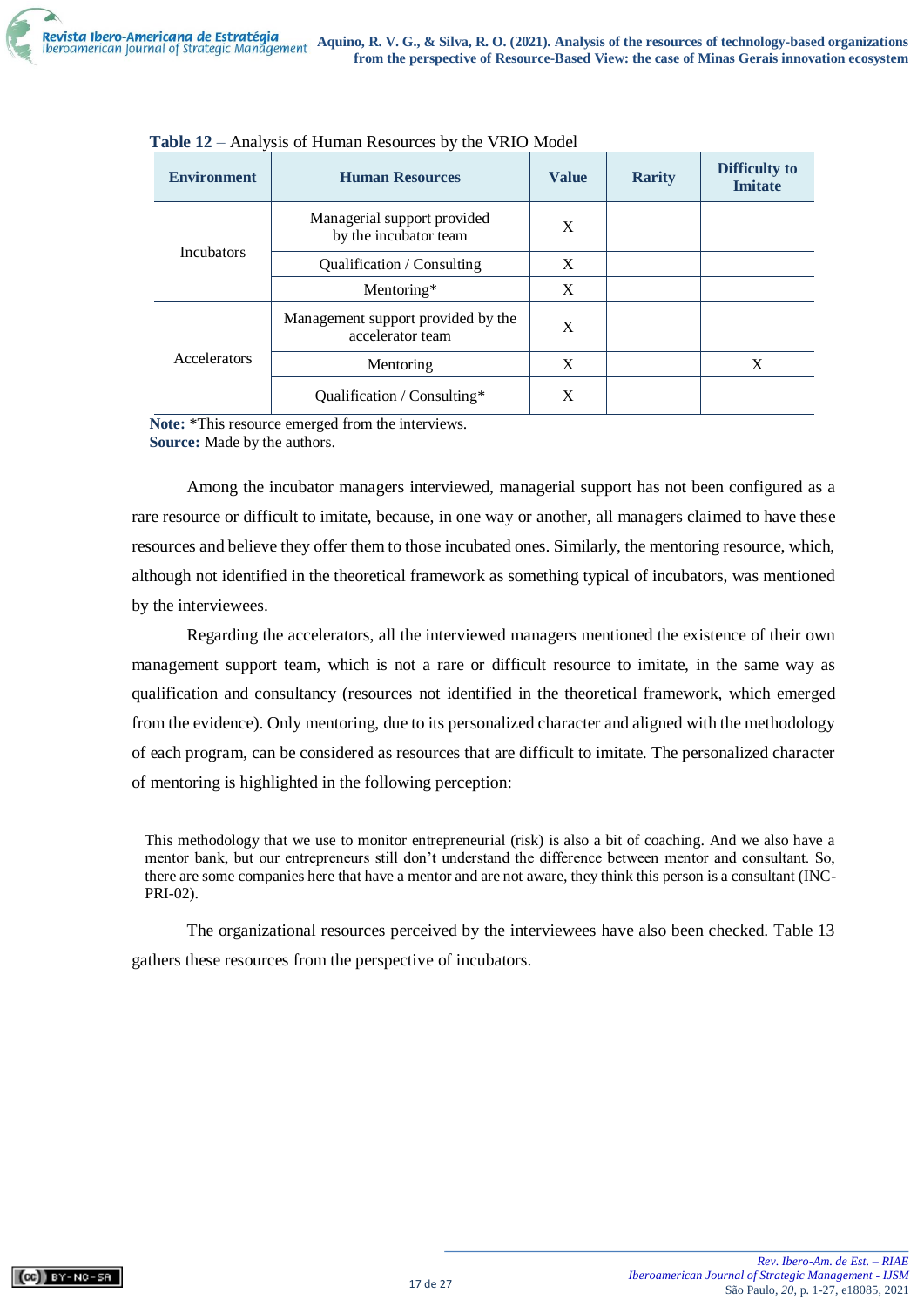| <b>Environment</b>  | <b>Organizational Resources</b>                         | <b>Value</b> | <b>Rarity</b> | Difficulty to<br><b>Imitate</b> |
|---------------------|---------------------------------------------------------|--------------|---------------|---------------------------------|
|                     | Administrative services                                 | X            |               |                                 |
|                     | Incubation Methodology - Cerne Model                    | X            |               |                                 |
| <b>Incubators</b>   | Networking/Integration with the innovation<br>ecosystem |              |               |                                 |
|                     | Proximity to universities and research centers          | X            | X             | X                               |
|                     | University Seal*                                        | X            | X             | X                               |
|                     | Assistance in business modeling                         | X            |               |                                 |
| <b>Accelerators</b> | Incubation Methodology                                  | X            | X             | X                               |
|                     | Networking opportunities                                | X            |               |                                 |
|                     | Contact with the market                                 | X            |               |                                 |

| Table 13 - Analysis of Organizational Resources by the VRIO Model |  |  |
|-------------------------------------------------------------------|--|--|
|                                                                   |  |  |

**Note:** \*This resource emerged from the interviews.

**Source:** Made by the authors.

Among the incubator managers interviewed, it has not been shown that administrative services, networking and integration with the ecosystem are rare or difficult to imitate. Most managers stated that their incubator has and offers such resources, being very similar to each other.

The resources related to the proximity to the university, research centers and the university seal, which can be considered an extension of the first, have been consistently identified as valuable, and it can be inferred that they are rare and difficult to imitate, since they are specific of each of the universities.

With regard to accelerators, the speeches of the interviewed managers converged consistently with the literature (Cohen, 2013; Ribeiro *et al*, 2015; Radojevich-Kelley & Hoffman, 2012), mainly with regard to the aid resources in modeling business opportunities, networking opportunities and contact with the marketplace.

Organizational resources are fundamental aspects of an acceleration program, and are presented by all managers. Only the incubation methodologies have shown, according to the evidence, the characteristics of rarity and difficulty of imitation, due to the fact that they are developed by each program in a unique way, adapted to their needs. The entrepreneur EMP-INC-05 mentions that this was a reality in his case:

And this is one of the main factors that made us try to enter the [incubator], having the seal, because the three of us [partners] are all young, we didn't have so much baggage back in 2013, 2014 to get credibility in the marketplace, so I think that was very important.

The proximity to the university, as highlighted by Aranha (2016) and Silva (2017), in order to take advantage of the resources that come from it, such as laboratories, student labor and access to knowledge, was pointed out by the manager INC- PUB-04 and the entrepreneur EMP-INC-07 as one of the most valuable resources for the performance of the incubated companies.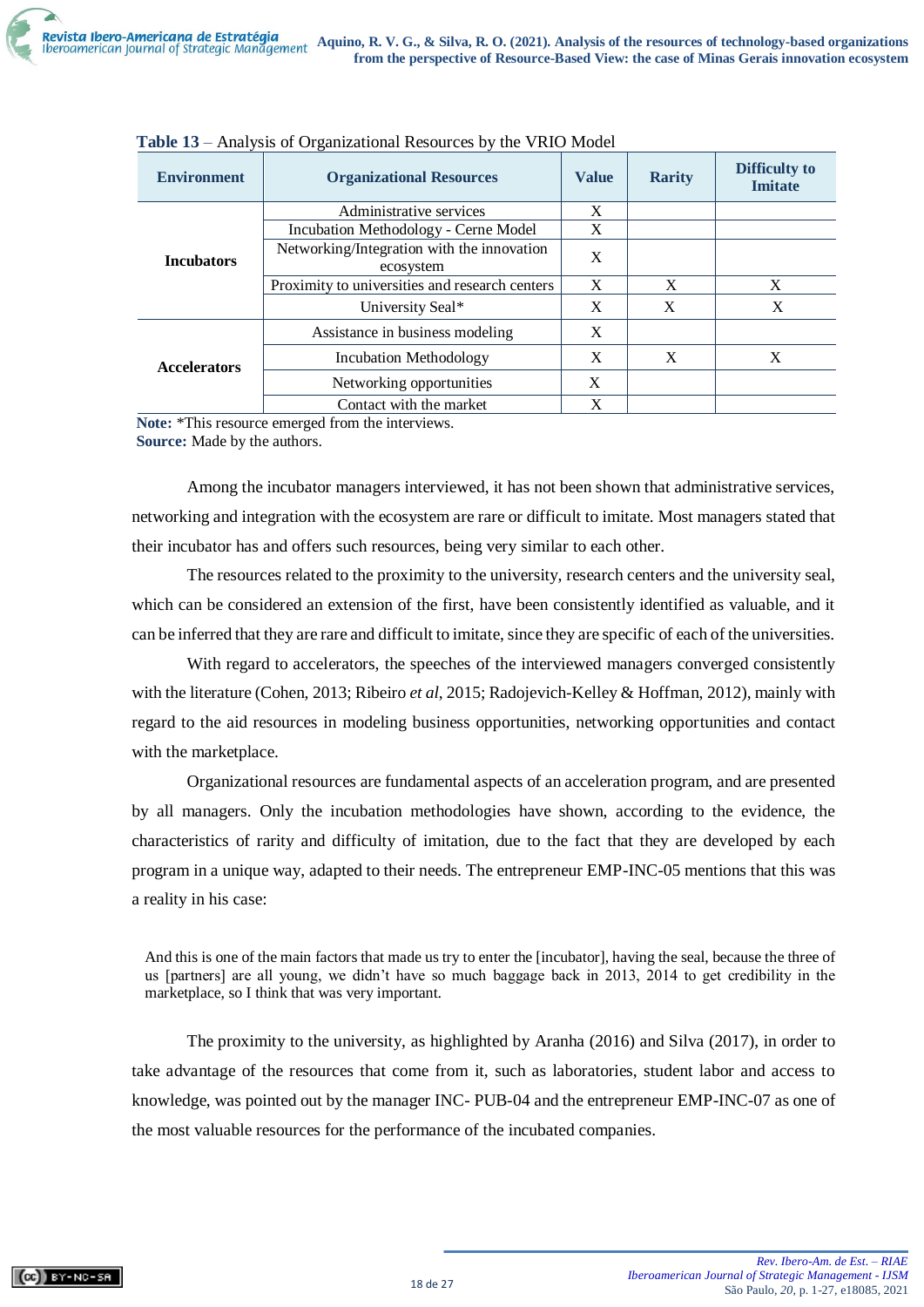

Look, I think that what generates more value for companies is the fact that they are in the university environment. I think that's it. Being in the university environment opens some doors, for example, for research, internships, students, manpower that you wouldn't have in other places, understand? (INC-PUB-04).

Look, the resources that we think are most important would be this exchange of knowledge, right? Through students, internship, internship partnership... this one for me is the key. You don't even need an investment, understand? Only with manpower, knowledge exchange (EMP-INC-07).

With regard to financial resources, Table 14 presents those that were mentioned by the interviewed managers, categorized according to the VRIO model.

| <b>Environment</b>  | <b>Financial resources</b>               | <b>Value</b> | <b>Rarity</b> | <b>Difficulty to</b><br><b>Imitate</b> |
|---------------------|------------------------------------------|--------------|---------------|----------------------------------------|
|                     | Subsidized costs                         | X            |               |                                        |
| <b>Incubators</b>   | Support for capturing<br>funding notices | X            | X             |                                        |
| <b>Accelerators</b> | Supply of seed capital                   | X            |               |                                        |
|                     | Shareholding (equity)                    | X            |               |                                        |
|                     | Access to qualified investors            | X            |               |                                        |

**Table 14** – Analysis of Financial Resources by the VRIO Model

**Source:** Made by the authors.

With regard to incubators, the most of the managers interviewed mentioned the provision of infrastructure and services in a subsidized manner, that is, with prices below the market. Thus, it is not considered a rare resource or difficult to imitate. Support for attracting funding notices was mentioned only by managers of private incubators, denoting a rarity of this resource. However, it cannot be shown that this is a resource that is difficult to be imitated by other incubators. Among the accelerators, all managers affirmed to be seeking access to investors. Therefore, it is not a rare resource or difficult to imitate.

As for capital, seed and equity, although each item was mentioned by only one respondent, it has not been possible to realize that these are rare resources or difficult to imitate, since they are not specific to these institutions.

# *4.3 Overlap and complementarity in the performance of incubators and accelerators*

Table 15 illustrates how the concepts obtained in the theoretical framework of overlap and complementarity are related to the interviewees' perceptions.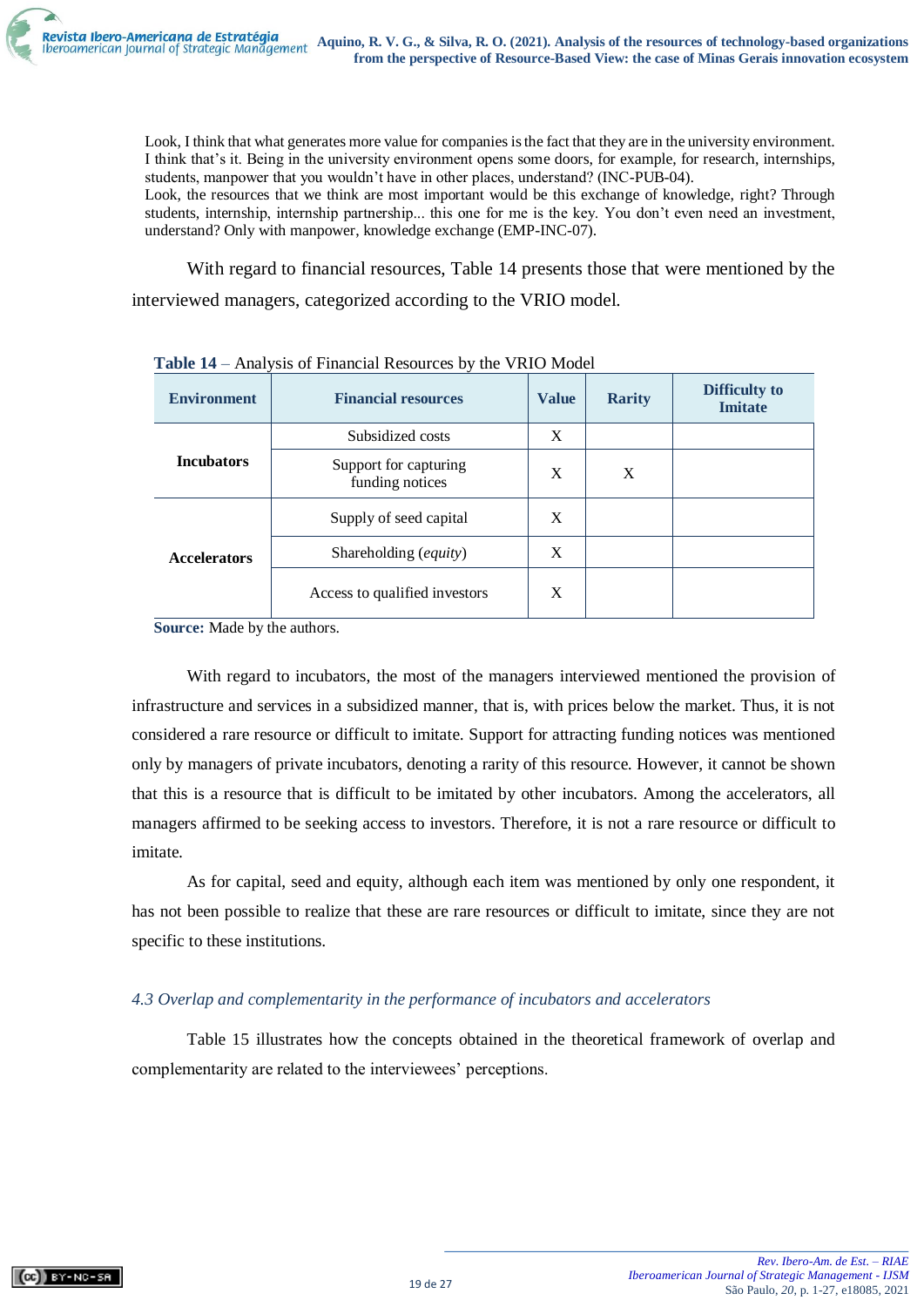| <b>Relationship</b> | Thur, bib of the SVGRp and Comprementary<br><b>Characteristics</b>                            | <b>Source</b>                                                                                            | <b>Main perceptions</b><br>of respondents                                                                                                                                    |
|---------------------|-----------------------------------------------------------------------------------------------|----------------------------------------------------------------------------------------------------------|------------------------------------------------------------------------------------------------------------------------------------------------------------------------------|
|                     | Same target audience:<br>nascent innovative<br>enterprises                                    | Cohen, 2013;<br>Maruyama, 2017                                                                           | It is common for enterprises to<br>participate in both programs,<br>even simultaneously                                                                                      |
| Overlap             | Similarity of the resources<br>offered                                                        | Dempwolf et al.,<br>2014; Pauwels et al.,<br>2016; Clayton et al.,<br>2018                               | Seen as positive by the<br>accelerators;<br>Seen as negative by incubators                                                                                                   |
|                     | Difficulty in accurately<br>defining the meaning of<br>the terms incubator and<br>accelerator | Maruyama, 2017;<br>Dempwolf et al.,<br>2014; Pauwels et al.,<br>2016; Clayton et al.,<br>2018            | May lead to the misdirection of<br>immature enterprises to<br>accelerators                                                                                                   |
| Complementarity     | Performance in different<br>maturity stages of nascent<br>innovative enterprises              | Freire et al., 2018;<br>Ribeiro et al., 2015;<br>Silva, 2017;<br>Maruyama, 2017;<br>Clayton et al., 2018 | Seen as natural and desirable,<br>given the distinct<br>characteristics of incubators<br>and accelerators; Roles need<br>better definition                                   |
| Complementarity     | Complementary resources<br>offered by incubators and<br>accelerators                          | Freire et al., 2018;<br>Maruyama, 2017;<br>Silva, 2017                                                   | Incubators: business<br>structuring, technological<br>product development, support<br>from Universities;<br>Accelerators: contact with the<br>market and qualified investors |

|  | Table 15 – Analysis of the Overlap and Complementarity aspects |  |
|--|----------------------------------------------------------------|--|
|  |                                                                |  |

**Source:** Made by the authors.

According to the interviewees' perceptions, the overlap is seen as existing and, in a certain way, inevitable. However, for most incubator managers, it is seen as negative, in order to undermine the incubation process and the definition of the roles of incubators and accelerators in the ecosystem. This perception is related to the reflections of Clayton *et al* (2018). Acceleration program managers, on the other hand, tend to see the overlapping of resources in a positive way, since it reinforces the knowledge obtained in the entrepreneur's home program and enables integration between these ecosystem players. These perceptions are reflected by the interview fragments transcribed below:

Both groups reported problems related to the understanding of the role of each environment in the entrepreneurial ecosystem, which can lead to the wrong direction of an enterprise, in the case of

An accelerator's view of an incubator is still obscure as well as an incubator's view of an accelerator. And of the investors too. Each of them does not know what the other does and consequently, because they do not know what the other does, they cannot understand what the person will look for in it when he leaves that other process. If a person doesn't know what the other one offers, one does not know what he or she will complement (INC-PRI-02).

For me, there is indeed an overlap of content, events, lectures, but I don't see it in a negative way, I think that every event you go to, you learn something new. So, it depends a lot on the entrepreneur's vision, the entrepreneur him or herself, and then we will talk a little bit about pride, about ego, because one thinks everything has been seen and learnt. Look, this way, I end up seeing it in its overlap, I don't think it's bad, but I end up seeing an overlap of events and content, even from partners (ACE-PRI-01).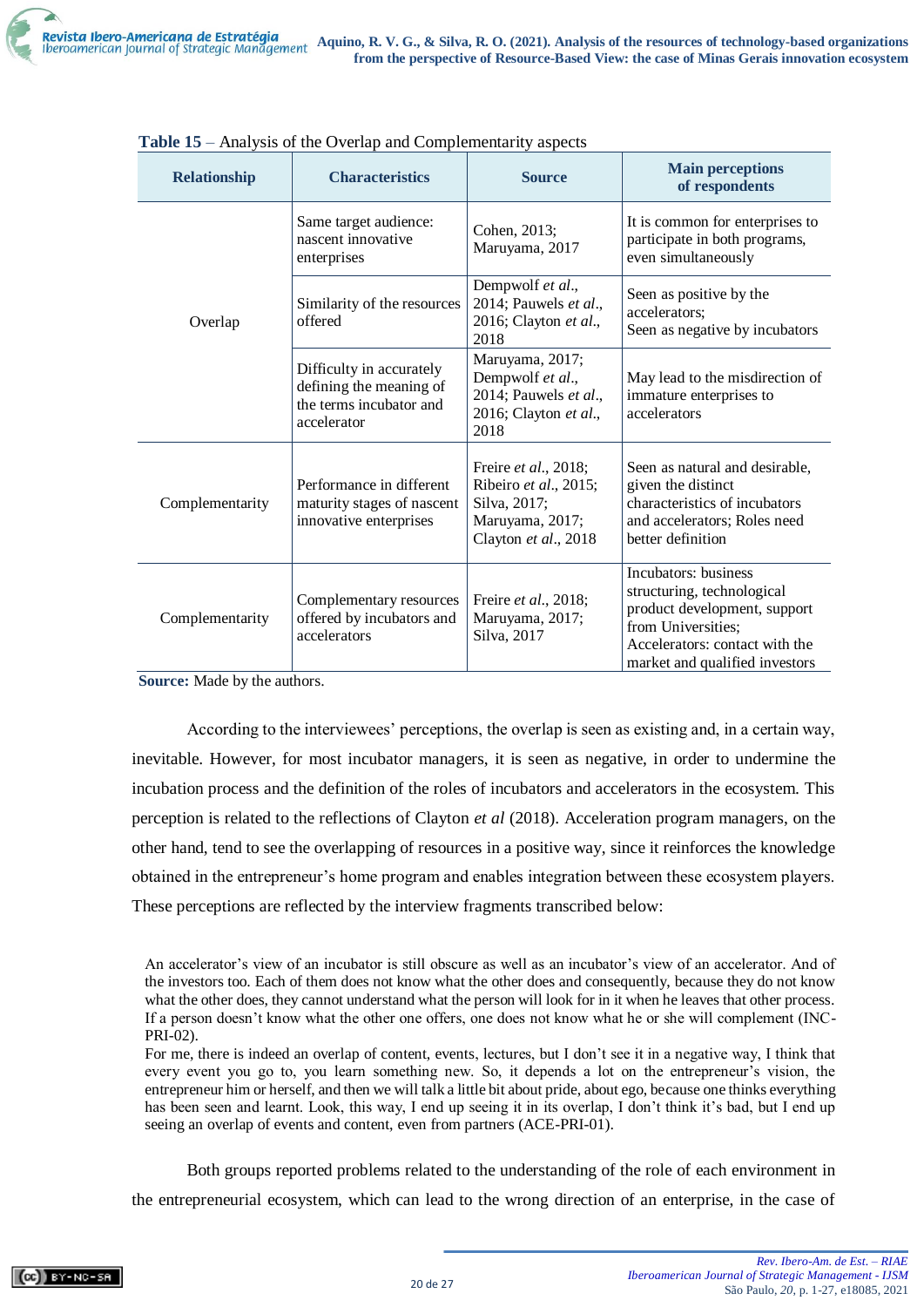immature companies that participate in acceleration programs, as illustrated by the INC- PRI-03 words: "what do I think can happen too? Companies that have been accelerated in a way that was not prepared for business [...] the incubator may also be able to provide this management support".

Among the interviewees, the perception is that there is complementarity between incubators and accelerators. This complementarity is reflected both in the level of maturity of the projects and in the resources offered to them.

In the first aspect, it has been found that the majority view is that the ideal for a technologybased enterprise is that it first passes through an incubator, where it shall be provided with a minimal structure, so that the company can establish itself and begin to develop its first products, and after this phase, it can move more safely to an acceleration program. However, it has been possible to evidence managers, both from incubators and accelerators, indicating that the processes can go in parallel, as long as the entrepreneur is able to do so successfully, in order to intensify and streamline their training and the development of their company. It has been noted that the transition from the incubator to the accelerator also leads to a change in mentality on the part of the entrepreneurs, more focused on the market.

In terms of the resources offered, it has been observed that in the managers' perception, incubators should focus on providing physical structure, management support, and mainly, on the development of technologies that entrepreneurs will use in their first products. Preferably, such support should rely on the structure offered by Universities and other teaching and research institutions, to which most incubators are linked. In turn, accelerators are seen as sources of resources more linked to the marketing aspect of the enterprises, that is, how to validate business ideas and products with potential customers, as well as develop sales techniques, through mentoring, network, among other resources.

## **5 Concluding remarks**

The aim of this study is to analyze Minas Gerais innovation ecosystem, limited to incubators and accelerators, from the perspective of the resource-based view, in order to promote a better understanding of the resources offered by accelerators and incubators from Minas Gerais, and how these organizations are distinguished and complement each other.

With a comprehensive literature review and support of the case study method, in which the instruments of evidence gathering have been used, interviews and document analysis, it has been possible to achieve the desired objective.

Regarding physical resources, it has been found that incubators are similar in offering basic infrastructure to assisted enterprises, with emphasis on resources other than private incubators, which are also used by accelerators, such as *coworkings* and prototyping laboratories.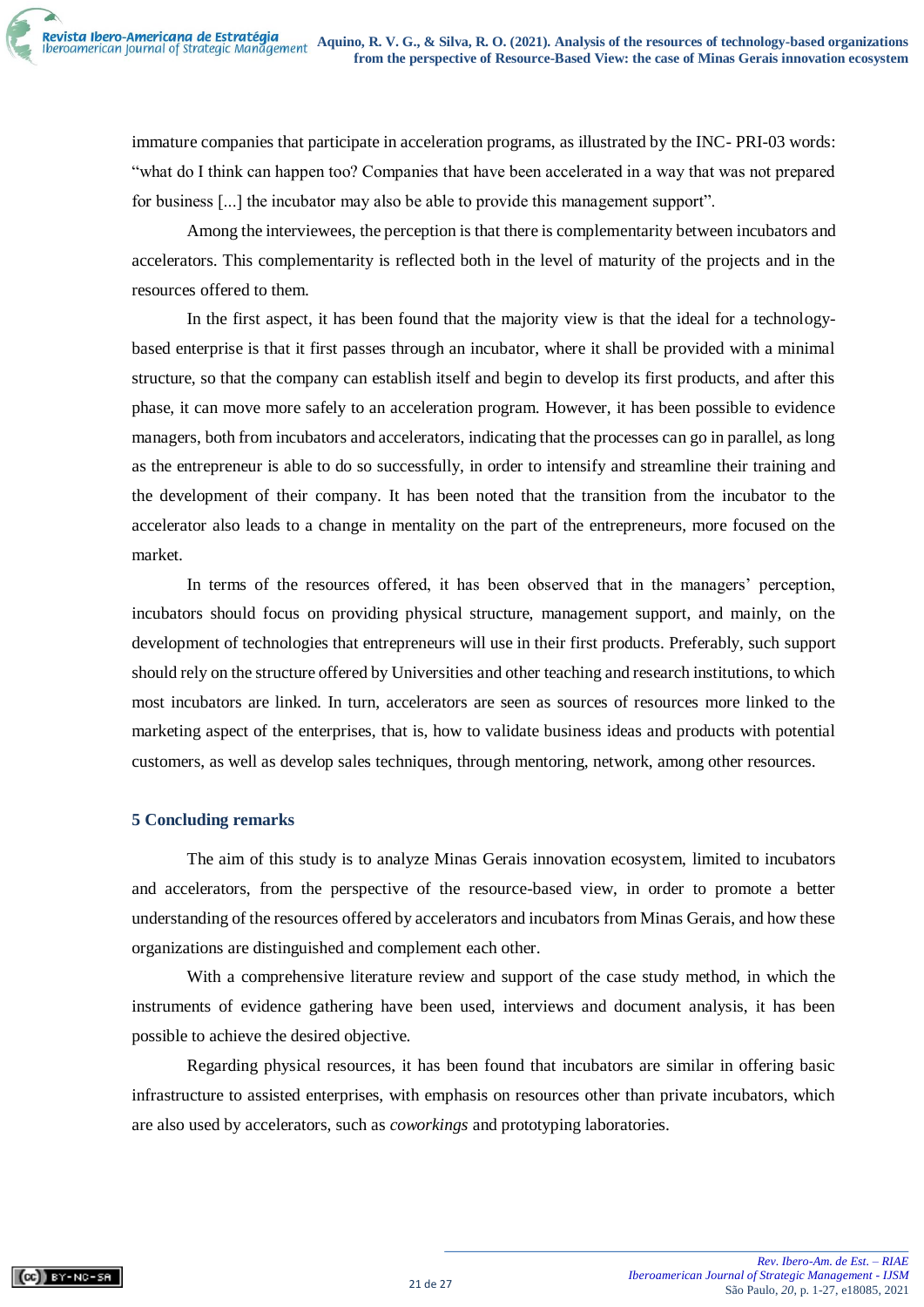As for human resources, incubators have shown a tendency to add mentoring to the more traditional set of knowledge training resources (qualification and consultancy), thus getting closer to the performance of accelerators, which have mentoring as one of their most valuable resources.

In relation to the provision of organizational resources, it is evident that for incubators the resource that generates greater uniqueness, therefore, with potential for generating with competitive advantage, is proximity to the university. Among the investigated accelerators, it has been noticed that the acceleration methodologies specific to each program are configured as rare resources and difficult to imitate, with potential for competitive advantage.

With regard to financial resources, it has been found that the focus of the incubators from Minas Gerais covered in this study is the provision of their services at subsidized costs. Minas Gerais accelerators, on the other hand, work both in the direct offering of capital, either by means of financial contribution or shareholding in the enterprises, or by enabling the contact of accelerated companies with potential investors.

In general, the main characteristics of incubators and accelerators, with regard to the resources they offer to assisted enterprises, are in line with what is observed in the literature on the subject. However, there is evidence that Minas Gerais incubators are moving in the direction of offering typical accelerator resources, such as mentoring, strengthening the entrepreneurs' network with the ecosystem and workspaces. However, this movement has been observed more forcefully by private incubators.

Regarding the overlap between the incubators and accelerators in Minas Gerais, it has been evident, based on the interviewees' perception, that it exists. It is considered somewhat negative by incubator managers, as it can cause losses to the incubation process, due to the difficulty in understanding the functions performed by each mechanism. This fact can lead to the misdirection of immature enterprises towards accelerators. Accelerator managers, on the other hand, tend to see this overlap positively, insofar as an enterprise can take advantage of the knowledge of both types of programs, intensifying and accelerating the development of the business.

The complementarity between incubators and accelerators is seen as natural and desirable, given the distinct characteristics of incubators and accelerators. It has been found that managers believe that incubators should work with enterprises in the initial phase, offering business structuring, technological product development, and the support of universities. Accelerators, on the other hand, would have the function of strengthening contact with the market and with potential qualified investors. However, it can be inferred that the roles of each of the mechanisms need to be better defined, which prevents this complementarity from being put into practice more effectively, generating greater synergy within Minas Gerais innovation ecosystem.

As limitations of this study, mention is made of how difficult the access to key subjects for conducting the research, documents, and the very subjectivity of the interviewees' perceptions are. In order to mitigate access limitations, managers of incubators and accelerators of different profiles have been sought, as well as entrepreneurs supported by these programs, thus generating an overview of these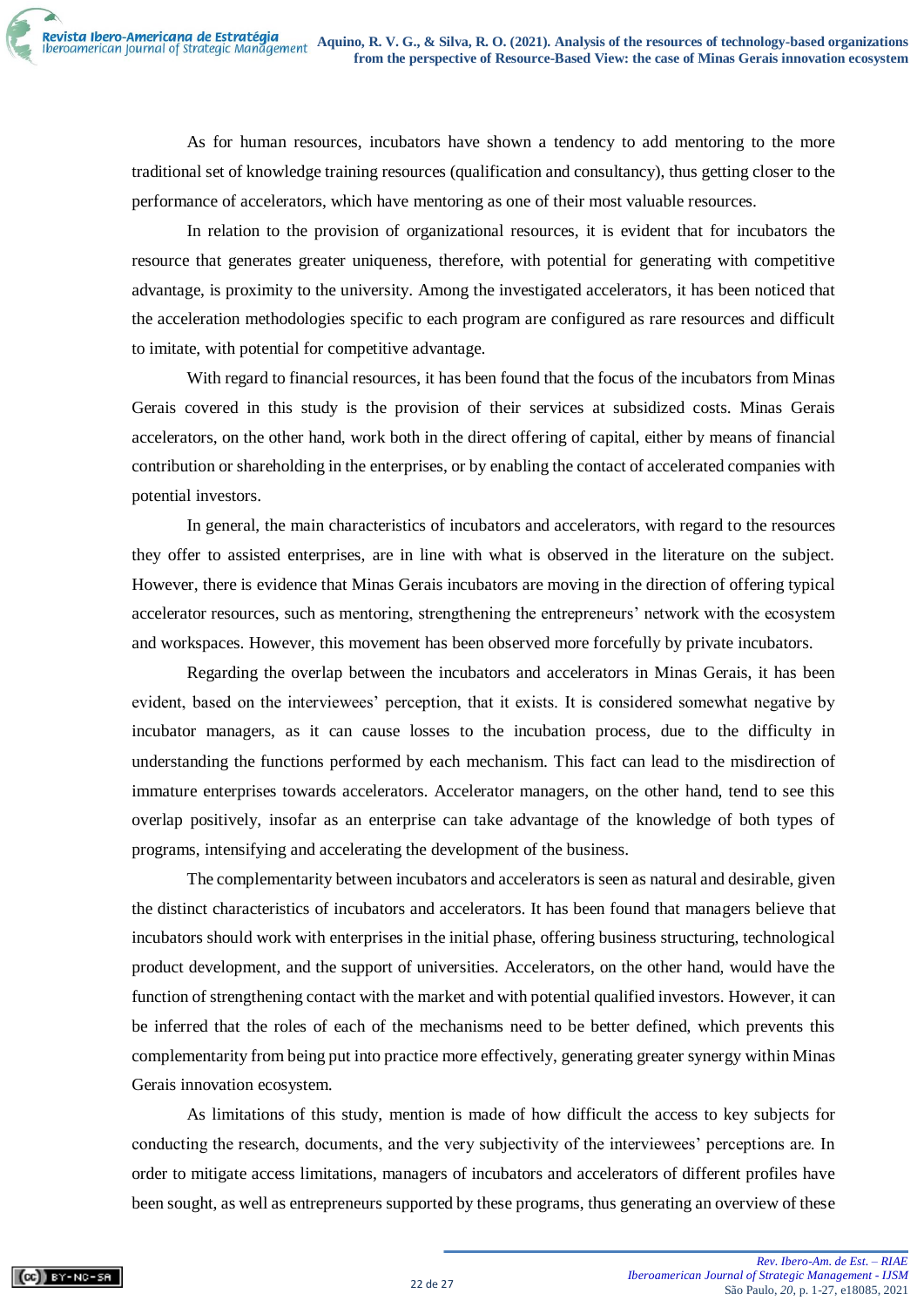actors in Minas Gerais innovation ecosystem. In addition, the varied profile of the interviewees has shown, to a certain extent, a lot of convergence in the collected perceptions, demonstrating that those which have been found are saturated.

It is understood that the issue does not end in the present research, with some chance for further study, notably longitudinal studies that can capture how incubators and accelerators apply their organizational capabilities, aiming at promoting sustainable competitive advantages for themselves and their enterprises, based on its resources set. It is also suggested, with future research, the application of quantitative methods that can establish relationships between the resources obtained by companies in incubators and accelerators and objective indicators of competitive advantage, which allow to assess the impact of these resources on the performance of the enterprises.

Finally, it is hoped that this study can contribute to the professional practice of incubators and accelerators managers, as well as to a better understanding of the roles played by these organizations in the development of innovative technology-based companies, by all the actors involved in Minas Gerais innovation ecosystem.

## **References**

- ANPROTEC (2016). Associação Nacional de Entidades Promotoras de Empreendimentos Inovadores. Estudo de impacto econômico: segmento de incubadoras de empresas do Brasil / *Associação Nacional de Entidades Promotoras de Empreendimentos Inovadores. – Brasília, DF:* ANPROTEC: SEBRAE, 2016.
- Aranha, J. A. S. (2016). Mecanismos de geração de empreendimentos inovadores. Mudanças na organização e na dinâmica dos ambientes e o surgimento de novos atores. *ANPROTEC–Tendências. Brasília, DF*: ANPROTEC.
- Arantes, J. T. (2014). Pesquisa mapeia principais atores e fluxos do sistema brasileiro de inovação. *Agência FAPESP*. São Paulo.
- Audy, J., & Piqué, J. (2016). Dos parques científicos e tecnológicos aos ecossistemas de inovação. *Desenvolvimento social e econômico na sociedade do conhecimento. ANPROTEC–Tendências. Brasília, DF: ANPROTEC*.
- Barney, J. & Hesterly, W. S (2011). *Strategic management and competitive advantage*. England: Pearson Prentice Hall.
- Barney, J. B. (1991). Firm resources and sustained competitive advantage. *Journal of management*, 17(1), 99-120.
- Barney, J. B. (2001). Is the resource-based "view" a useful perspective for strategic management research? Yes. *Academy of management review*, 26(1), 41-56.

Bernthal, B. (2015). Investment accelerators. *Stan. JL Bus. & Fin*., 21, 139.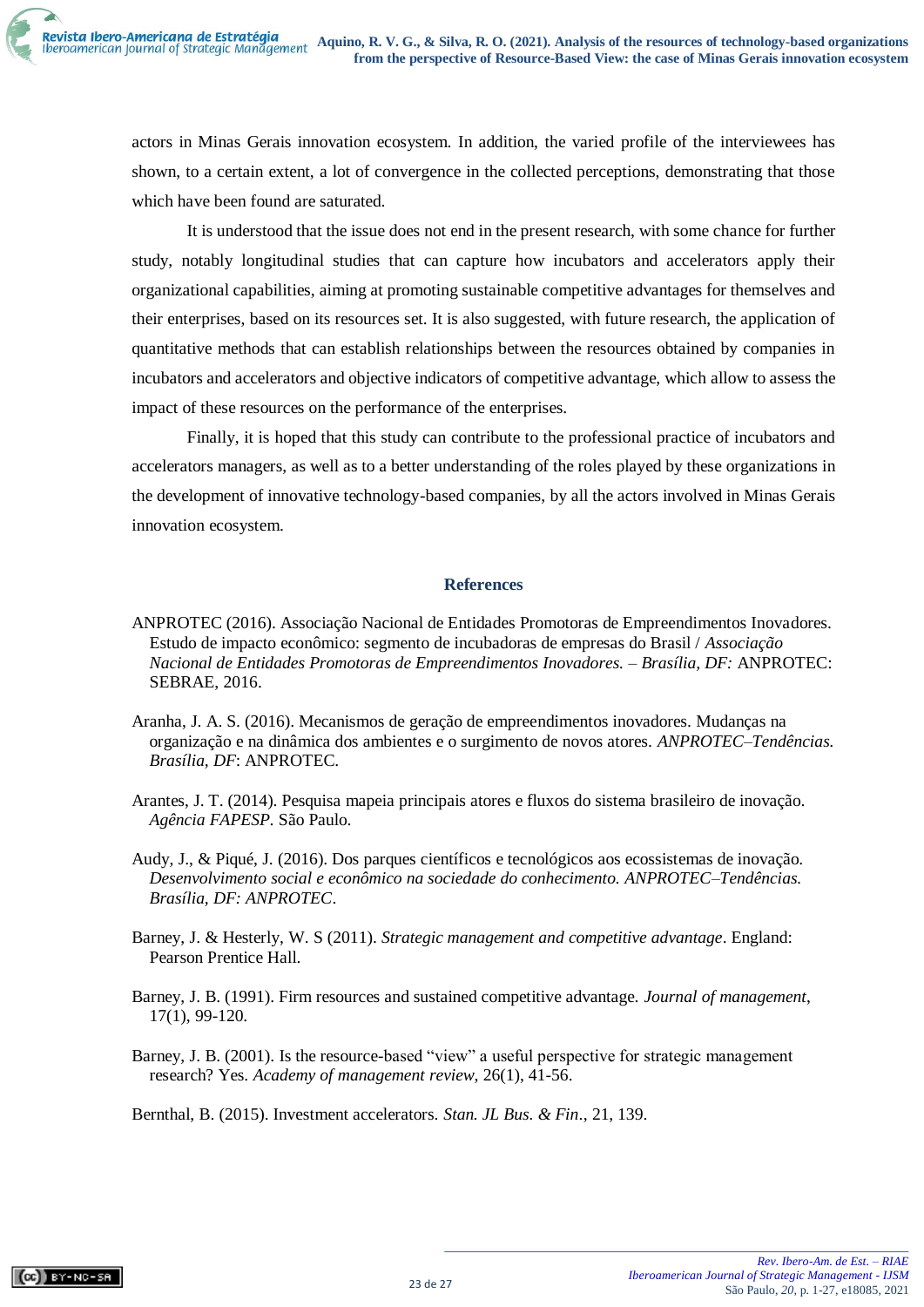

- Botelho, L. D. L. R., Thiele, J., Macedo, M., Trindade, E. P., Bastos, R. C., & Gauthier, F. A. O. (2014). Reflexões sobre o papel das universidades empreendedoras e os desafios da implantação de incubadoras tecnossociais. *Anais do XIV Colóquio Internacional de Gestão Universitária*. Universidade Federal de Santa Catarina. Florianópolis, SC, Brasil, 14.
- Bruneel, J., Ratinho, T., Clarysse, B., & Groen, A. (2012). The Evolution of Business Incubators: Comparing demand and supply of business incubation services across different incubator generations. *Technovation*, 32(2), 110-121.
- Casemiro, P., de Paula, W., Siena, O., & André, C. (2014). Orientação Empreendedora e Aceleração de Negócios: Fatores, Processos e A Consolidação de Negócios Digitais. *Anais do Encontro de estudos sobre empreendedorismo e gestão de pequenas empresas*, Goiânia, GO, Brasil, 8.
- Chandra, A., & Fealey, T. (2009). Business incubation in the United States, China and Brazil: A comparison of role of government, incubator funding and financial services. *International Journal of Entrepreneurship*, 13, 67.
- Clayton, P., Feldman, M., & Lowe, N. (2018). Behind the scenes: Intermediary organizations that facilitate science commercialization through entrepreneurship. *Academy of Management Perspectives*, 32(1), 104-124.
- Cohen, S. (2013). What do accelerators do? Insights from incubators and angels. *Innovations: Technology, Governance, Globalization*, 8(3-4), 19-25.
- Cohen, S., & Hochberg, Y. V. (2014). Accelerating startups: the seed accelerator phenomenon. *SSRR*, V.1.
- Cohen, S., Fehder, D. C., Hochberg, Y. V., & Murray, F. (2019). The design of startup accelerators. *Research Policy*, 48(7), 1781-1797.
- Creswell, J. W., & Poth, C. N. (2016). *Qualitative inquiry and research design: Choosing among five approaches*. Sage publications. Thousand Oaks, California, USA.
- De Medeiros Júnior, J. V., Añez, M. E. M., de Vasconcelos, I. F. G., & de Oliveira, F. P. S. (2009). Visão baseada em recursos dinâmicos: estudo das contribuições da área de Dinâmica de Sistemas (DS) para a Teoria da Visão Baseada em Recursos (VBR). *Revista Ibero Americana de Estratégia*, 8(1), 122-138.
- Dedehayir, O., Mäkinen, S. J., & Ortt, J. R. (2018). Roles during innovation ecosystem genesis: A literature review. *Technological Forecasting and Social Change*, 136, 18-29.
- Dee, N., Gill, D., Weinberg, C., & McTavish, S. (2015). What's the difference*? London, UK, National Endowment for Science Technology and the Arts* - *NESTA*, Disponível em: [https://media.nesta.org.uk/documents/whats\\_the\\_diff\\_wv.pdf.](https://media.nesta.org.uk/documents/whats_the_diff_wv.pdf) Acesso: 13/05/2019.
- Dempwolf, C. S., Auer, J., & D'Ippolito, M. (2014). Innovation accelerators: Defining characteristics among startup assistance organizations. *Small Business Administration*, October,1-44.
- Dornelas, J. C. A. (2002). Planejando incubadoras de empresas. *Rio de janeiro: Campus*.
- Eisenhardt, K. M. (1989). Building theories from case study research. *Academy of management review*, 14(4), 532-550.
- Etzkowitz, H., & Leydesdorff, L. (2000). The dynamics of innovation: from National Systems and "Mode 2" to a Triple Helix of university–industry–government relations. *Research policy*, 29(2), 109-123.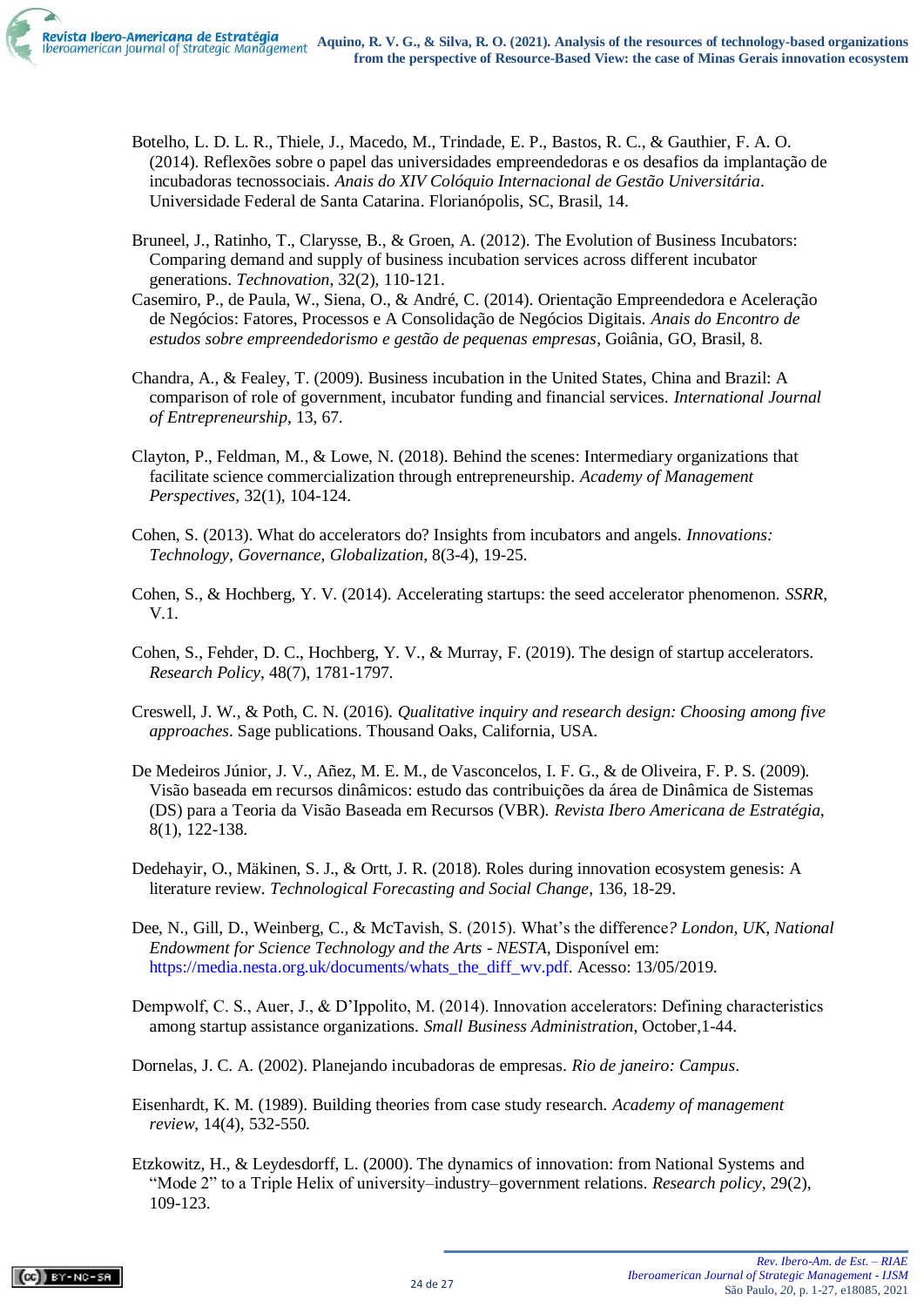

- Etzkowitz, H., & Zhou, C. (2017). Hélice Tríplice: inovação e empreendedorismo universidadeindústria-governo. *Estudos avançados*, 31(90), 23-48.
- Faria, A. F. D., Sediyama, J. A. S., Almeida, A. F. D., Serpa, C. V., & Lage, A. C. D. A. (2017). Estudo dos ambientes de inovação de Minas Gerais: empresas, incubadoras de empresas e parques tecnológicos. [http://www.centevufv.br/Recursos/Imagens\\_CK/files/EstudoAmbInova%C3%A7%C3%A3o-](http://www.centevufv.br/Recursos/Imagens_CK/files/EstudoAmbInova%C3%A7%C3%A3o-MG.pdf)

[MG.pdf](http://www.centevufv.br/Recursos/Imagens_CK/files/EstudoAmbInova%C3%A7%C3%A3o-MG.pdf) *. Acesso em, 12(01)*, 2017.

- Freire, C. D., Torkomian, A. L. V., Neto, M. S. & Rodrigues, L. (2018). Incubadoras e Aceleradoras: Um Estudo de Caso comparativo sob a perspectiva da Visão Baseada em Recursos. *Anais do X Encontro de Estudos sobre Empreendedorismo e Gestão de Pequenas Empresas*. Campinas: GALOÁ. Brasil.
- Ghauri, P. (2004). Designing and conducting case studies in international business research. *Handbook of qualitative research methods for international business*, 1(1), 109-124.
- Gil, A. (2017). *Como elaborar projetos de pesquisa.* São Paulo: Atlas.
- Godoy, A. S. (1995). Pesquisa qualitativa: tipos fundamentais. *Revista de Administração de empresas*, 35(3), 20-29.
- Gomes, M. D., & Marcondes, R. C. (2016). O desenvolvimento de micro e pequenas empresas: o caso da Incubadora Tecnológica de Guarulhos. *REGE-Revista de Gestão*, 23(3), 264-273.
- Gomes, R. A. D. O. S., & Teixeira, C. S. (2018). As tipologias de habitats de inovação: uma análise da legislação vigente do sul do Brasil sob luz do novo marco legal de ciência, tecnologia e inovação. *REAVI-Revista Eletrônica do Alto Vale do Itajaí*, 7(11), 10-19.
- Grimaldi, R., & Grandi, A. (2005). Business incubators and new venture creation: an assessment of incubating models. *Technovation*, 25(2), 111-121.
- Hochberg, Y. V. (2016). Accelerating entrepreneurs and ecosystems: The seed accelerator model. *Innovation Policy and the Economy*, 16(1), 25-51.
- Huang, H., Chen, J., Yu, F., & Zhu, Z. (2019). Establishing the enterprises' innovation ecosystem based on dynamics core competence—The case of China's high-speed railway. *Emerging Markets Finance and Trade*, 55(4), 843-862.
- ICE. Instituto de Cidadania Empresarial. O Panorama das Aceleradoras e Incubadoras no Brasil. Junho 2017. Disponível em: [https://www.galidata.org/assets/report/pdf/GALI\\_Brazil](https://www.galidata.org/assets/report/pdf/GALI_Brazil%20LandscapeStudy_PORT_Summary.PDF)  [LandscapeStudy\\_PORT\\_Summary.PDF.](https://www.galidata.org/assets/report/pdf/GALI_Brazil%20LandscapeStudy_PORT_Summary.PDF) Acesso em: 19/05/2018.
- Isenberg, D. (2011). The entrepreneurship ecosystem strategy as a new paradigm for economy policy: principles for cultivating entrepreneurship. *Babson Entrepreneurship Ecosystem Project, Babson College, Babson Park: MA*.

Jackson, D. J. (2011). What is an innovation ecosystem? *National Science Foundation*, 1(2), 1-13. Koslosky, M. A. N., de Moura Speroni, R., & Gauthier, O. (2015). Ecossistemas de inovação: uma revisão sistemática da literatura*. Revista ESPACIOS*. 36(3), 13.

Lalkaka, R., & Abetti, P. (1999). Business incubation and enterprise support systems in restructuring countries. *Creativity and innovation management*, 8(3), 197-209.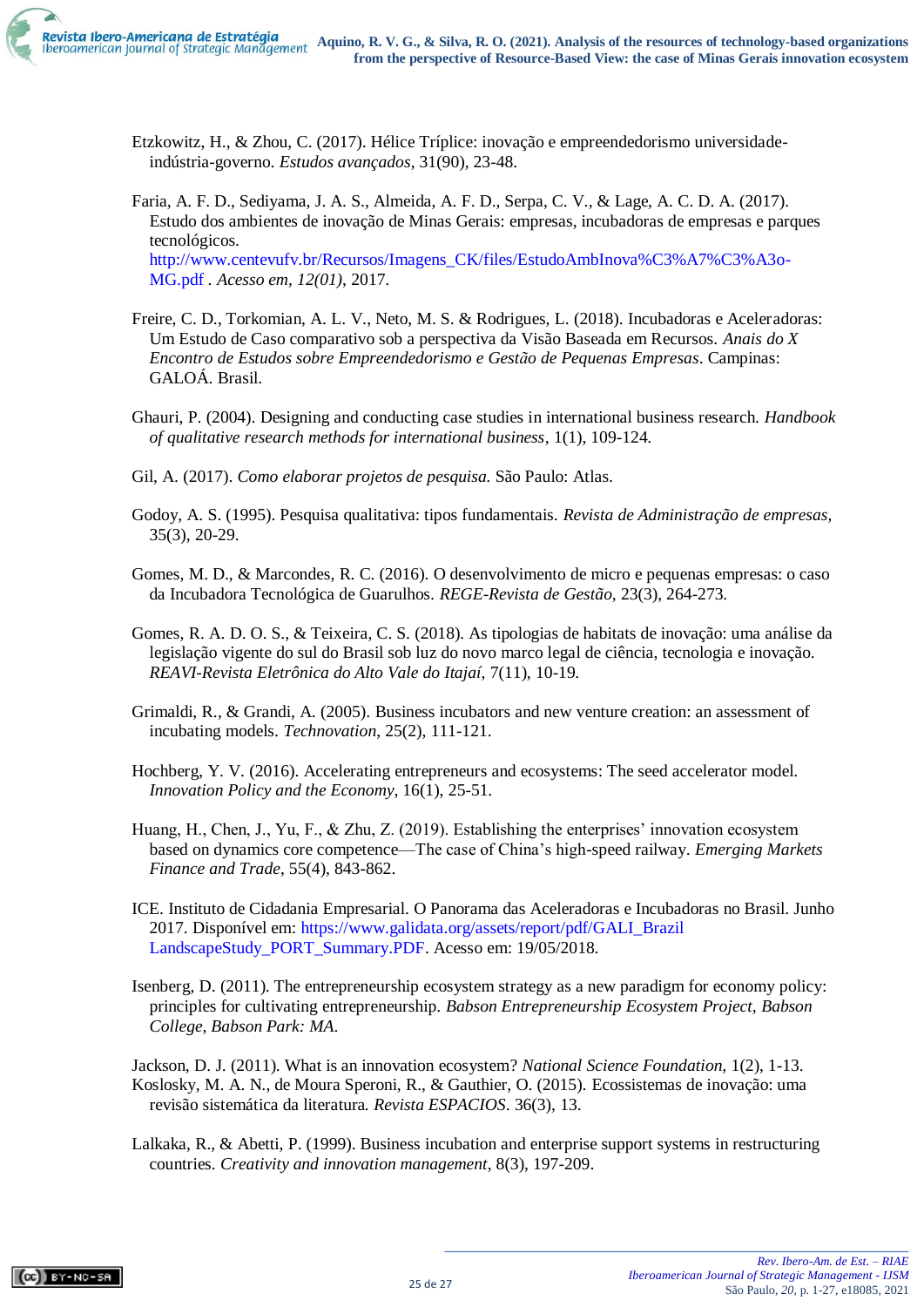

- Lange, G. S., & Johnston, W. J. (2020). The value of business accelerators and incubators–an entrepreneur's perspective. *Journal of Business & Industrial Marketing*. 35(10), 1563-1572.
- Mahoney, J. T., & Pandian, J. R. (1992). The resource-based view within the conversation of strategic management. *Strategic management journal*, 13(5), 363-380.
- Maruyama, F. M. (2017). *Incubar ou acelerar? Análise sobre o valor entregue para as startups pelas incubadoras e aceleradoras de negócios*. Tese de doutorado. Universidade de São Paulo.
- Miller, P., & Bound, K. (2011). The startup factories. *NESTA*. Disponível em: http://www. nesta. org. uk/library/documents/StartupFactories. pdf. Acesso: 12/05/2019.
- Moreno, V., da Silva, F. E. L. V., Ferreira, R., & Filardi, F. (2019). Complementarity as a Driver of Value in Business Intelligence and Analytics Adoption Processes. *Revista Ibero-Americana de Estrategia*, 18(1), 57-70.
- Munroe, T.; Westwind, M. (2008). Silicon Valley: ecología de la innovación. Malaga, España: *Euromedia Comunicación*, p. 46-91.
- Pauwels, C., Clarysse, B., Wright, M., & Van Hove, J. (2016). Understanding a new generation incubation model: The accelerator. *Technovation*, 50-51, 13-24.

Penrose, E., & Penrose, E. T. (2009). The Theory of the Growth of the Firm. *Oxford university press*.

- Peteraf, M. A. (1993). The cornerstones of competitive advantage: a resource‐based view. *Strategic management journal*, 14(3), 179-191.
- Plonski, G. A. (2012). Empreendedorismo inovador sustentável. *Parcerias Estratégicas*, 15(31), 153- 158.
- Radojevich-Kelley, N., & Hoffman, D. L. (2012). Analysis of accelerator companies: An exploratory case study of their programs, processes, and early results. *Small Business Institute Journal*, 8(2), 54- 70.
- Reynolds, P. D., Bygrave, W. D., Autio, E., & Arenius, P. (2004). *GEM 2003 global report*. Babson Park, MA: Babson College.
- Ribeiro, A. T. V. B., Plonski, G. A., & Ortega, L. M. (2015). Um fim, dois meios: aceleradoras e incubadoras no Brasil. In *ALTEC CONGRESSO LATINO-IBEROAMERICANO DE GESTÃO DA TECNOLOGIA* (Vol. 16).
- RMI Rede Mineira de Inovação Associados: *Incubadoras de Empresas*. Disponível em: http://www.rmi.org.br/rmi/associados/incubadora-de-empresas;jsessionid=p909zarr22tr. Acesso em 03/07/2018.
- Schot, J., & Steinmueller, W. E. (2018). Three frames for innovation policy: R&D, systems of innovation and transformative change. *Research Policy*, 47(9), 1554-1567.
- Sebrae. Sobrevivência das Empresas no Brasil. Outubro de 2016. Disponível em: [http://www.sebrae.com.br/Sebrae/Portal%20Sebrae/Anexos/sobrevivencia-das-empresas-no-brasil](http://www.sebrae.com.br/Sebrae/Portal%20Sebrae/Anexos/sobrevivencia-das-empresas-no-brasil-relatorio-2016.pdf.%20Acesso%20em%2025/04/2018)[relatorio-2016.pdf. Acesso em 25/04/2018.](http://www.sebrae.com.br/Sebrae/Portal%20Sebrae/Anexos/sobrevivencia-das-empresas-no-brasil-relatorio-2016.pdf.%20Acesso%20em%2025/04/2018)
- Silva, S. A. (2017). Condicionantes para a criação de vantagens competitivas para incubadoras de empresas de base tecnológica: uma análise a partir da resource-based view e da abordagem das capacidades dinâmicas. *Tese de doutorado. UFMG*.